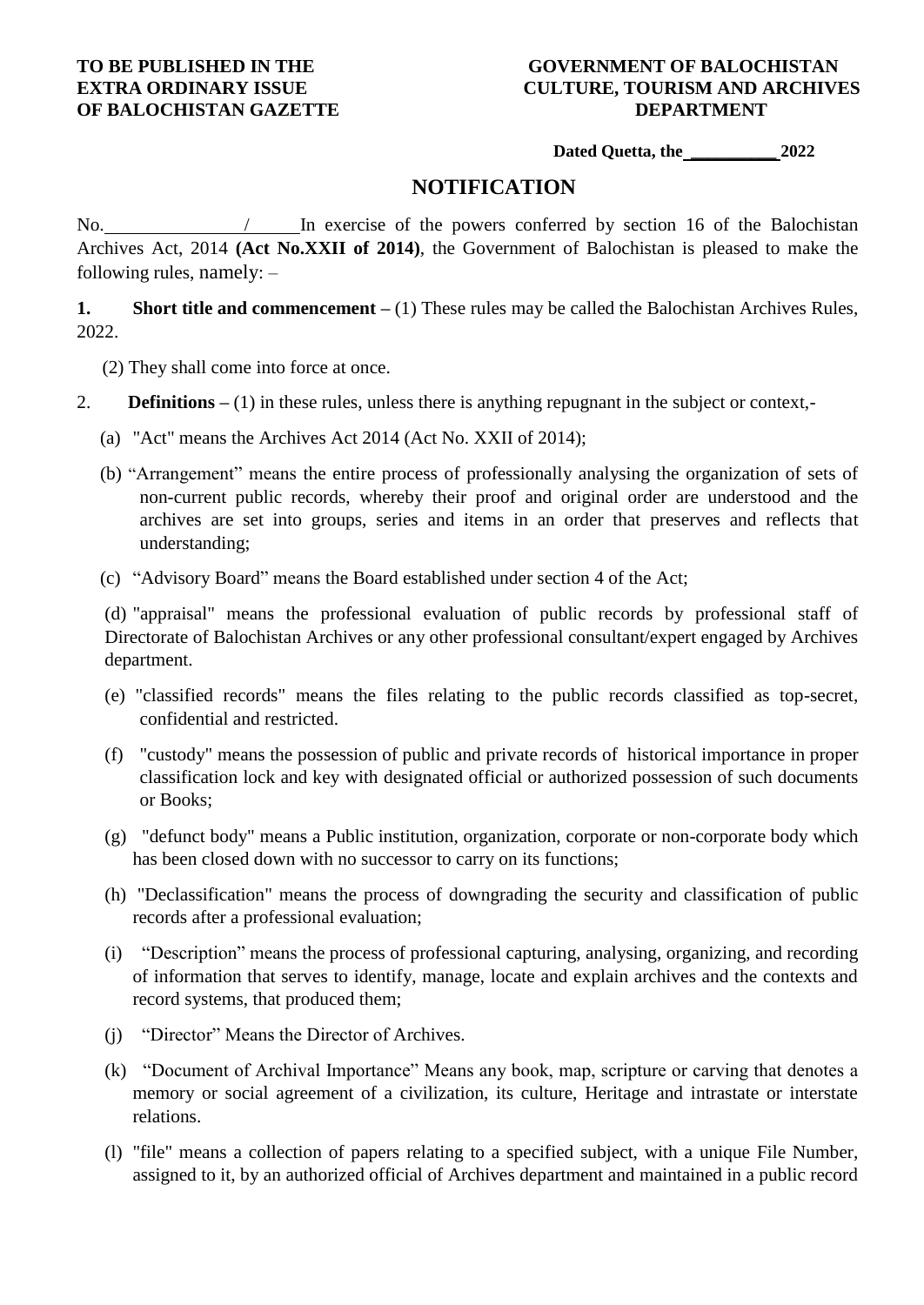with all its correspondence, notes, maps and other relevant appendices thereto and assigned with a file number;

- (m) "Form" means the professionally designed forms appended to these rules for management of Archival material;
- (n) "Government" means the Government of Balochistan;
- (o) "private records" means records lying in the possession of a private individual or with any non-governmental organization;
- (p) "Recording" means the process of closing a file after action on all issues considered thereon has been completed as specified in rule 211 (Chapter xvii) of the Manual of Balochistan Secretariat Instructions 2013 or any other law and rule enforced in Balochistan;
- (q) "Records of permanent nature" means Category A public records and other records of significance, being maintained after recording for a period specified by the records creating agency in accordance with the procedure laid down in rule 219 (Chapter XVII) of the Manual of Balochistan Secretariat Instructions 2013 or any other applicable law or rules, of a records creating agency;
- (r) "Record Creating Agency" Means All Government departments, Authorities, Corporate bodies that undertake correspondence, produce research and studies reports for public purposes, sign public binding agreements, issue public policy documents or notify legislative documents on behalf of government of Balochistan.
- (s) "Retention Schedule of Records" means a schedule which provides the period of retention of public records, specifies the length of time, a series of records will be retained as an active record, due to administrative, legal, fiscal, historical reasons with an elaborated manner of its disposal provided under these rules or in any other standard operating procedure of the Government.
- (t) "Review" means professional evaluation of recorded files periodically by the authorised officials/experts of Director Archives, on the expiry of the period of retention for determining their further retention or destruction as the case may be;
- (u) "Section" means a section of the Balochistan Archives Act 2014 (Act No. XXII of 2014) Act;

(2) Words and expressions used but not defined herein above sub-rule (1), unless the context otherwise requires all have the same meaning as assigned to them in the Act;

**3.** Nomination of Records Officer – (1) The records creating agencies shall, by an office order issued by the executive Head of such department/institution/corporate body, in pursuance of the provision of sub-section (1) of section 5 of the Act, nominate one of its relevant officers, not below the rank of a Section Officer, as the Records Officer. A copy of such office order shall be forwarded to the Director Archives.

**4. Preservation of Public Records of Permanent nature –** (1) The Director Archives shall take appropriate action by depositing all public documents of Archival importance from Record Creating Agencies in Archives section; be may issue a License to a private custodian for preservation of historical records of permanent nature inherited by a private citizen before August 14, 1947, after recording a brief order/notification to that effect.

(2) Records Officer of any Record Creating Agency shall intimate to Director Archives each year after July  $1<sup>st</sup>$  and before 31st day of August (within 30 days), in Form-1, the particulars of all public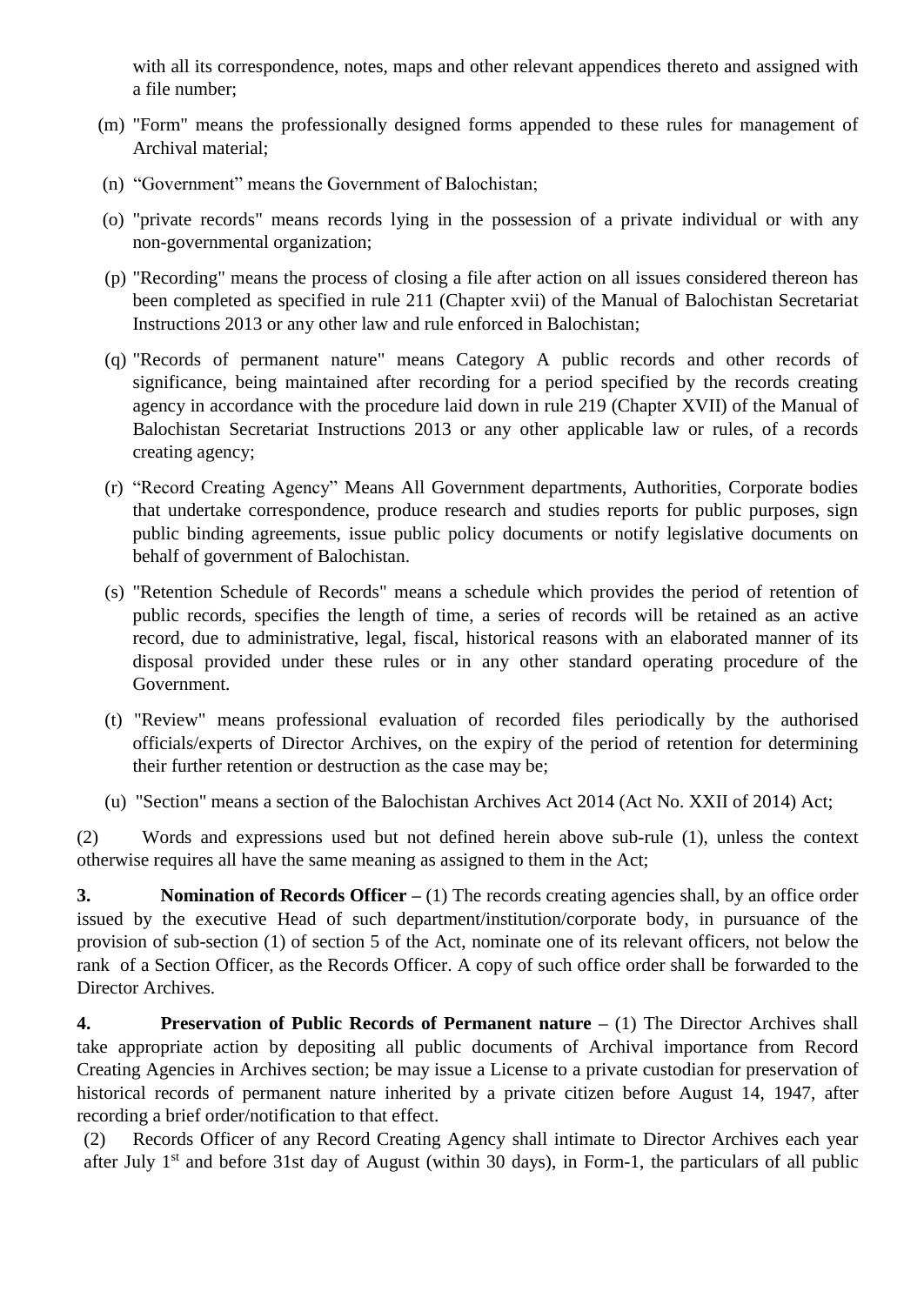records of permanent nature either in public or private possession which are due for appraisal during the year.

(3) On receipt of intimation, under sub-rule (2), the Director Archives, through his officers, shall assist the Records Officer of Record Creating Agency in conducting the appraisal of public records. When the appraisal is over, the Records Officer/expert shall prepare, in triplicate, a transfer list in Form-2 of all public records and deposit the same for preservation with the Director Archives, who shall after his satisfaction, return one copy of the transfer list to the Records Officer as a receipt of the public records taken into custody for Archival purposes.

(4) If the Records Officer of a Record Creating Agency after appraisal deems it necessary to retain any record or file of permanent nature beyond the period of 20 years, he may do so for reasons to be recorded in writing and under intimation to the Director Archives as the case may be.

**5. Withdrawal of public records –** (1) if public records deposited and preserved with the Director Archives are required by the Records Creating Agency for any official purpose, then the Records Officer shall send a duly signed and stamped requisition slip in Form-3 to the Director Archives.

(2) The public records requisitioned under sub-rule (1) may be returned as soon as the purpose is achieved but shall not be retained beyond the period of six months by the records creating agency.

**6. Down-grading of classified records –** (1) The Record Officer in consultation with Directorate of Archives may, evaluate after every five years, and either downgrade or upgrade the classified records being maintained by any Record Creating Agency and copy of such concurrence shall be forwarded to the Secretary to Government, Archives Department.

(2) After evaluation and professional appraisal if any Record Officer declares in consultation with the designated officer of Archives department, any record as of permanent nature the same shall be deposited and preserved with the Director Archives. The officer shall also send a list of all the declassified records to the Director Archives in Form-4.

(3) The records deposited under this rule can be requisitioned for any official purpose and returned to the Director Archives, in the manner provided under rule 6.

1. **Provided,** that all such records shall electronically be preserved for future consideration or reclassification.

**7. Arrangement and Description of Records –** (1) The Record Officer of a Record Creating Agency or Director Archives in their respective Jurisdiction shall be responsible for the arrangement and description of public and private records in their possession or transferred to them as custodian of public rights and properties. The processes of arrangement and description will be carried out in accordance with set standards operating procedures under these rules or any other law enforced or procedure laid down by the government.

(2) Arrangement of records shall be carried out into collections, series, sub-series, files, and items that reflect the original order in which the materials had been arranged by the Record Officer of a Record Creating Agency. They shall follow the arrangement scheme provided in Form-6 for this purpose until such time when a new scheme of arrangement of records is developed and approved by the Government. In case precise information concerning the original order of the materials is not readily available, the Record Officer of the Record Creating Agency shall endeavour to arrange them in an intellectual order that facilitates, understanding of such arrangements by prospective users.

(3) The Director Archives, through his subordinate officers and staff, shall endeavour to produce descriptive lists, guides, and finding aids to the archives to facilitate the Record Officers and consumers, in utilizing records for research and other learning purposes.

**8. Submission of Annual Reports –** (1) The Records Officers of all Record Creating Agencies shall furnish to the Director Archives an Annual Performance Report in Form-5 every year in the month of July of the following year, which shall be presented before the "Advisory Board" in the first week of August.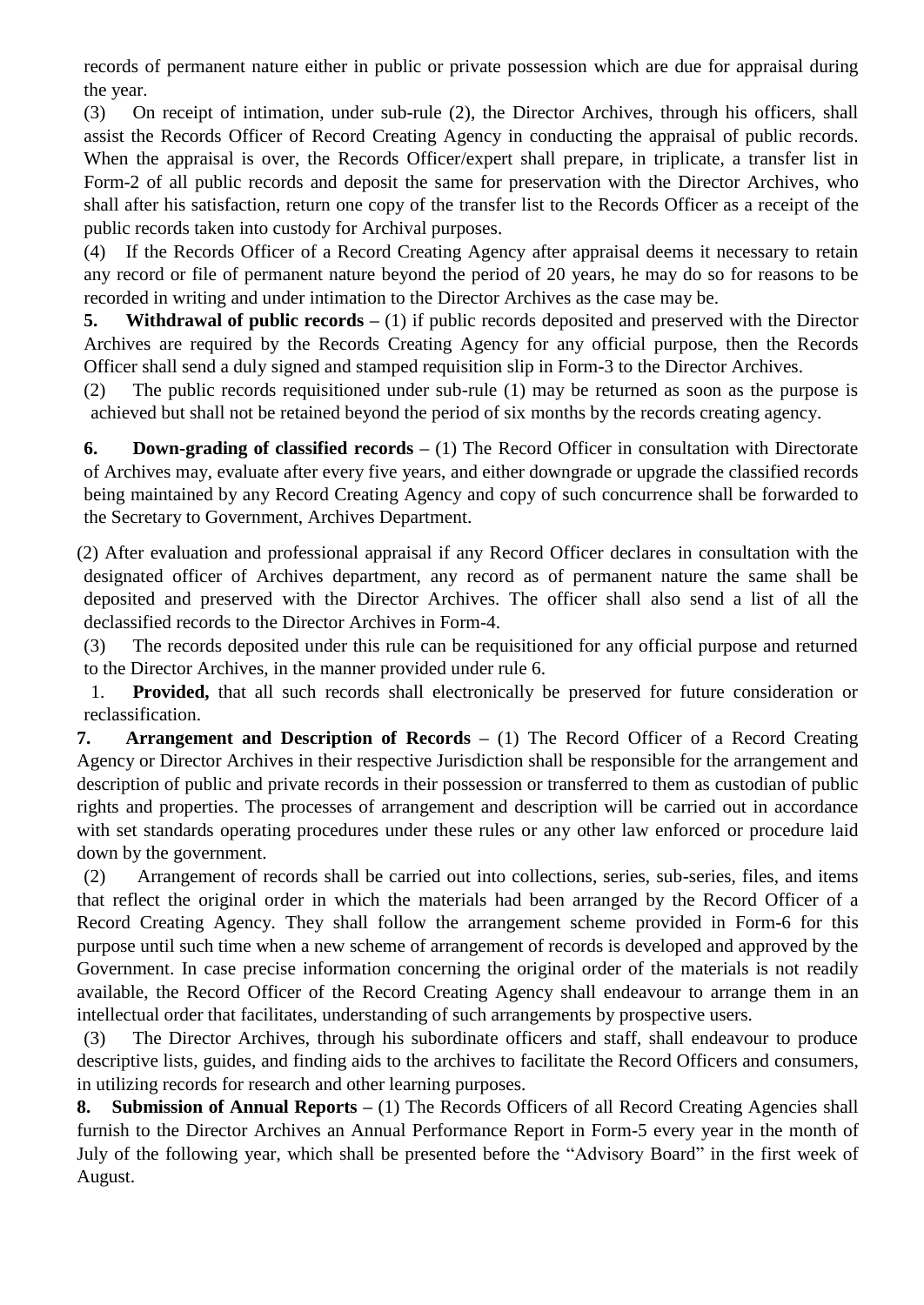(2) In pursuance of sub-section 1 of section 15 of the Act, the Director Archives shall prepare and submit an Annual Report to the Advisory Board of Balochistan Archives. This report shall contain details of the activities undertaken by Record Officers of all Record Creating Agencies, the Licensed Agents/firms and Directorate of Archives for acquisition, preservation, and promotion of archives. The Advisory Board shall place this report, along with its own annual performance report, before the Provincial Assembly as per section 15(2) of the Act.

**9. Destruction of Public Records –** (1) In pursuance of sub-section 1 of section 7 of the Act, no public records shall be destroyed by any Records Creating Agency without the consent of the Director Archives and without first being professionally evaluated and reviewed. In the month of January every year the Record Officer with prior approval of Administrative Secretary or Executive Head of Records Creating Agency shall issue the list of files on which action has been completed, after consulting the Records Retention Schedule as notified by Archives department. In the absence of a Records Retention Schedule, instructions contained in Chapter XVII of the Manual of Balochistan Secretariat Instructions 2013 concerning the retention of records shall guide the actions described in this rule.

(2) No public record which is more than twenty years old shall be destroyed by any Records Creating Agency unless it is appraised by a designated officer of not less than B-18 rank of Director Archives.

(3) A list of all such public records which are proposed to be destroyed shall be prepared by the record creating agency in Form-7. One copy of the list in Form-7 shall be sent to the Director Archives who shall retain such lists permanently in hard as well as soft Data base, for future reference. After examining the notified list of records and recommendations of Record Officer and designated officer of Archives department, the Director Archives if satisfied shall convey his approval within 30 days to the Records Officer. Any indecision on the part of any officer/official shall tantamount to misconduct by such official/officer.

(4) Records shall be destroyed either by burning or shredding in a safe manner in the presence of Records Officer and a gazetted officer of the Balochistan Archives authorized by the Director Archives.

**10. Examination and Inspection of Public Records –** (1) In pursuance of clause (g) of sub-section 2 of section 3 of the Act, the Director Archives, with prior notice to the Head of the Records Creating Agency, may visit any government office to examine the condition of public records and advise in writing, such office concerning the proper care and custody of records. This advice may relate to the arrangement, handling, shelving, storage environment, security, and prevention of accidental damage to the records.

(2) The Director shall send a detailed report of the results of any examination or inspection carried out under sub-rule 1 and sub-rule 2, along with his recommendations, to the Administrative Secretary, Divisional Head, or the District Head of the respective office, as the case may be.

**11. Acquisition of Private Records of Enduring Value –** (1) In pursuance of section 10 of the Act, the Director Archives is authorized to acquire archival materials of enduring value through donation, gift, loan, or purchase with the prior approval of the Administrative Secretary.

Provided, In case of purchase the approval of Government shall be mandatory.

(2) The Director Archives may, with the approval of an Acquisition Committee comprising the Director Archives, one Departmental Representative not below the rank of Deputy Secretary, and one academic historian of national repute, purchase archival materials of enduring value such as manuscripts, photographs, maps, and genealogical documents. The Committee shall assess the significance and monetary value of the archival materials to be acquired and submit a report of its assessment in writing to the Administrative Secretary. The Director Archives, on the basis of the Committee's assessment and after satisfying himself to the necessity of acquiring the archival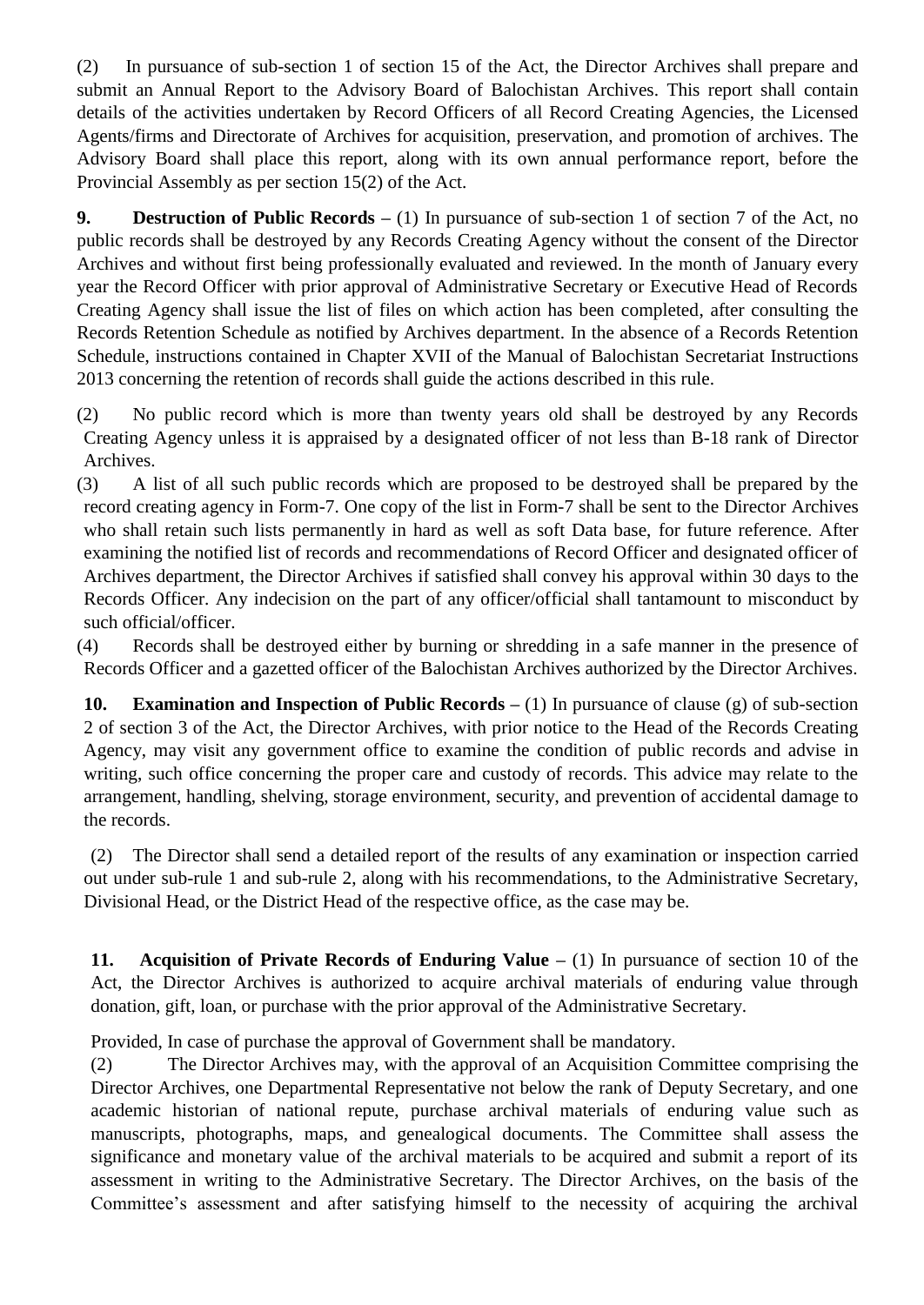materials, shall endeavour to make necessary funds available from the regular budget, or through a request for an additional grant if sufficient funds are not available in the regular budget, for the purchase of archival materials.

**12. Access to Private Records –** (1) Records acquired from private sources by way of donation, gift, loan, or purchase shall be made available for bona fide research and consultation subject to the conditions laid down by the Government.

(2) Research scholars shall submit an application in Form-9 (Application Form for Permission to Consult Records) to the Director Archives. The Director Archives may refuse such permission in public interest for reasons to be recorded on the said application.

(3) Wherever digital surrogates or microfilm copies of the original records may be available the original records shall not be supplied for consultation to research scholars or visitors. No copy of any records shall be made by anyone without the prior permission of the Director Archives.

**13. Access to Public Records –** (1) The public records accepted for deposit and preservation under sub-rule (1) of rule 5 shall be made available for bona fide consultation and research purposes and the following conditions apply.

(2) A person who intends to consult the public records shall apply to Director Archives in Form-9 (Application Form for Permission to Consult Records). Director Archives may refuse such permission in public interest for reasons to be recorded on the said application.

(3) Foreign nationals intending to consult the public records may be permitted only on the production of letters of introduction from their sponsoring institution and diplomatic mission.

(4) Archival maps and cartographic records relating to international borders and areas of National Security, declared sensitive by the Ministry of Interior, Government of Pakistan, and Home and Tribal Affairs Department may be made available for consultation after approval of Home department of Balochistan.

(5) Wherever digital surrogates or microfilm copies are available the original documents shall not be provided to the scholars and students for consultation.

(6) Reprographic and transcription facilities may be made available on submission of an application in Form-10 and for such services the applicant shall have to make payment for such services as provided in schedule1of these rules.

(7) Copies of public records made available by Balochistan Archives under rule 12 shall not be admissible as legal evidence in a court of law. Request for archival records in connection with litigation shall be routed through the Record Creating Agency, or its successor organization, which bear the responsibility of the accuracy, truth, or falsity of the contents of such records.

(8) A person consulting public records for the purpose of research and who publishes the work which is based upon the material taken from the said records may acknowledge the same.

(9) A person intending to consult the public records shall not :-

- (a) Write and put any marks or indications on public records;
- (b) Fold, tear, cut, crease, or otherwise damage or mutilate public records;
- (c) Remove any public records from its assigned place, without obtaining written permission from the Director Archives;
- (d) Be allowed to take any eatable or drinking products or smoking while consulting public records;
- (e) Place anything or object on any public records with a view to make out any copy of the said records;
- (f) Disturb or interrupt any other person while consulting the public records; and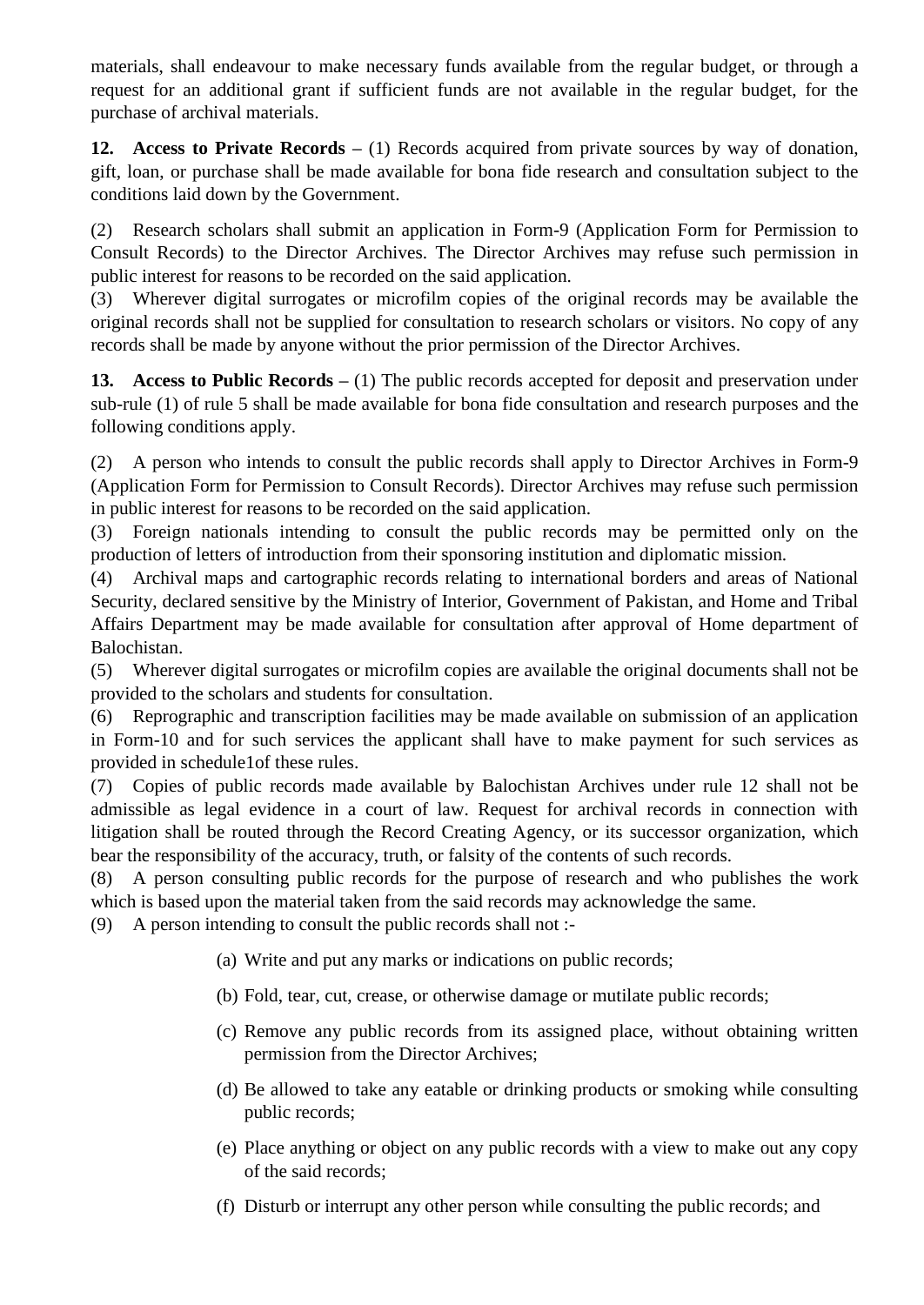(g) Behave in a manner which in the opinion of the Director Archives is detrimental to the maintenance and preservation of public records.

(10) An exposition of the instructions contained in this rule and additional precautions, provided in Form-11, shall be displayed prominently in the offices of the Balochistan Archives and provided to visitors and researchers when they apply for consulting records.

**14. Loan of Archival Materials for Exhibitions and Public Events –** (1) The Director Archives may loan out copies of a small number of archival materials to government and non-profit organizations for the promotion of the history and culture of Balochistan under certain limited conditions and with the prior approval of the Administrative Secretary. The loan of archival materials shall be made for a limited time not exceeding one month and for the purpose of exhibition and public display only. Stringent measures shall be taken for the security and maintaining the physical integrity of the materials that are loaned out to any department or organization. After satisfying himself regarding the necessity of loaning the archival materials and obtaining the approval of the Administrative Secretary, the Director shall sign an agreement with the organization requesting the loan as specified in Form-12. Archival materials shall not be loaned to individuals for private study or display under this rule under any circumstances.

#### **BY ORDER OF GOVERNOR BALOCHISTAN**

# **SECRETARY CULTURE TOURISM &ARCHIVES DEPARTMENT**

The Chief Controller, Printing & Stationery Department, Balochistan, Quetta for publication and provision of two thousand copies of the Balochistan Gazetteer

**No.\_\_\_\_\_ Even\_\_\_\_\_ Dated\_\_\_\_ Even\_\_\_\_\_**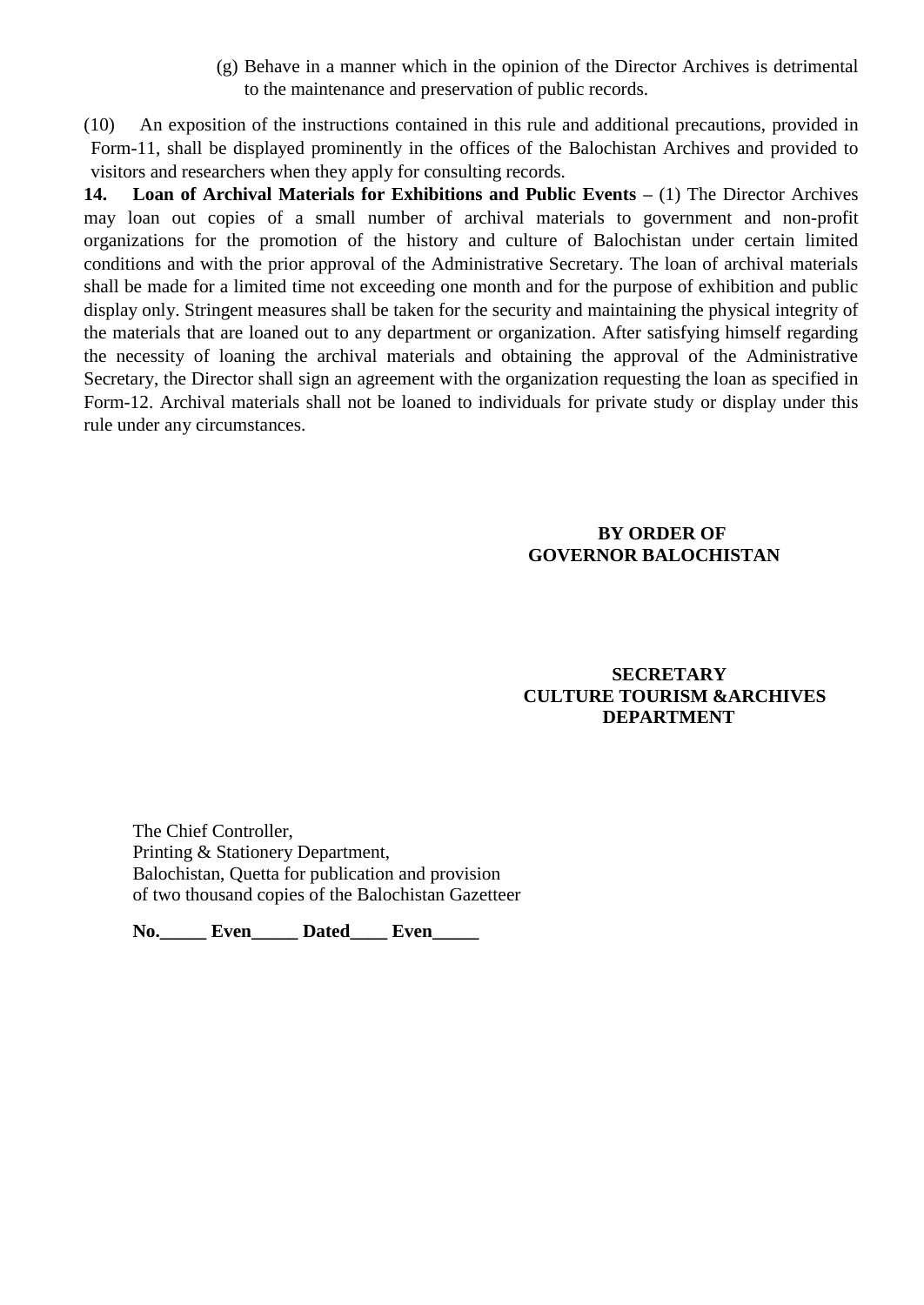### **Schedule-1**

#### **[See rule 13(6)]**

# **Service Charges on verified copies of unclassified Archival Record.**

## **A. Service charges for Reprographic Documents:**

| <b>Size</b> | Cost                  |
|-------------|-----------------------|
| 12/16       | 1500/- per Photograph |
| 16/9        | 1200/- per Photograph |

# **B. Service Charges for transcriptase Audio, Video and Documents:**

| <b>Size</b> | Cost    |
|-------------|---------|
| Per minute  | $300/-$ |

# **C. Service Charges for verified photocopies on standard paper per page:**

| <b>Size</b> | Cost                    |
|-------------|-------------------------|
| $A-4$       | $\overline{ }$<br>$1/-$ |
| Legal       | $7/-$                   |

#### **D. Service Charges for verified Scanning in JPEG, Tiff format per page:**

| Format      | Cost   |
|-------------|--------|
| <b>JPEG</b> | $20/-$ |
| <b>TIFF</b> | $30/-$ |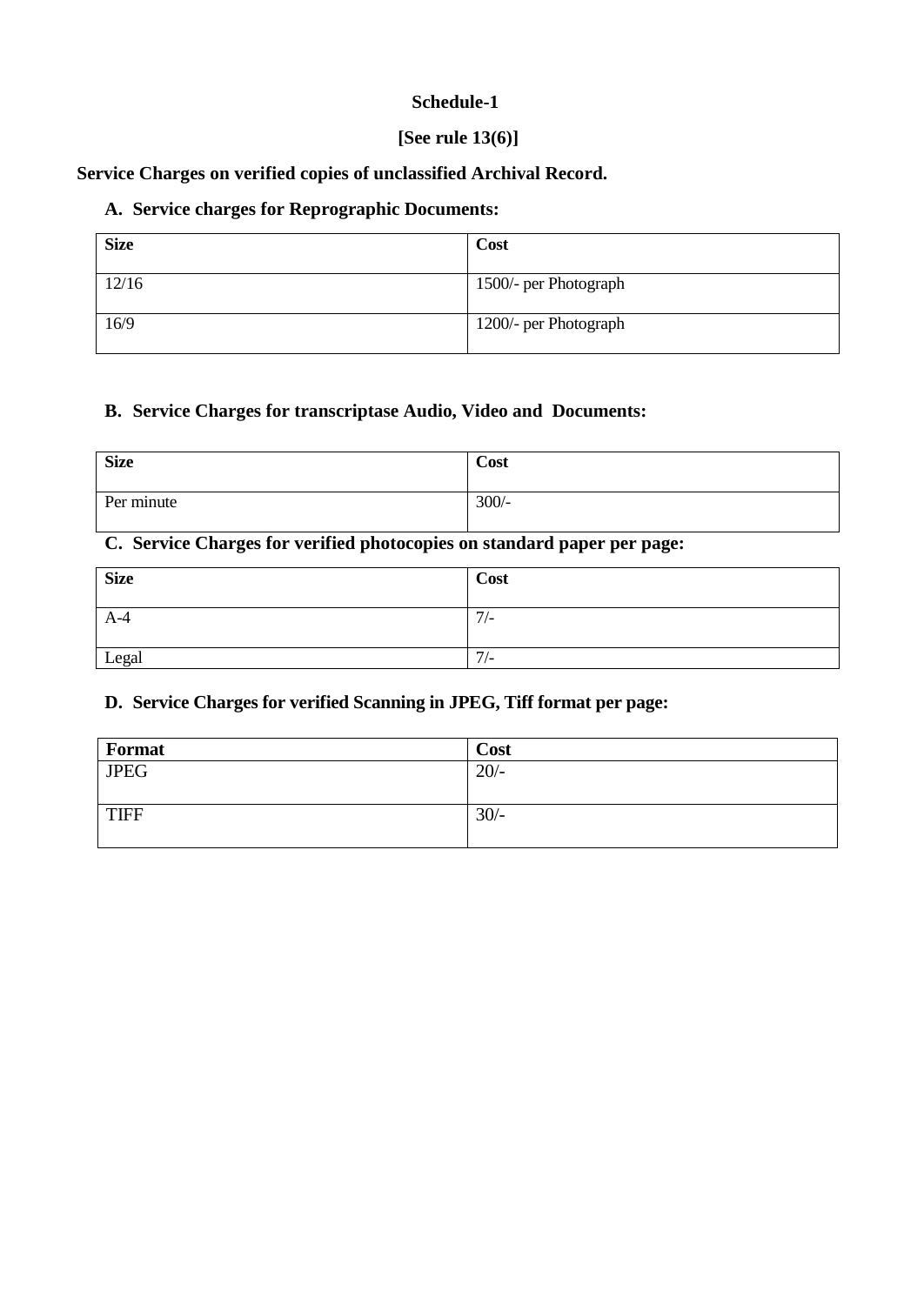# **Form-1** [See sub-rule (2) of rule 4]

Particulars of records of permanent nature due for appraisal during the year...............

| S.No. | <b>Title</b><br><b>Files</b><br>$\mathbf{in}$<br>Category<br>'A' lying<br>the  <br>in<br>record<br>rooms of<br><b>Record</b><br><b>Creating</b><br><b>Agencies</b> | of Title of files<br>in category<br>'B' lying in<br>the records<br>rooms<br>of<br>the Records<br><b>Creating</b><br><b>Agencies</b> | <b>Total numbers of files</b><br>of 'A' & 'B' categories<br>transferred to records<br>rooms by the Sections<br>during the period<br>under report | Total No. of<br>files<br>referred to<br>under<br>column<br>$\mathbf 1$<br>and 2 | Total no. Of<br>files due for<br>appraisal<br>and<br>evaluation | <b>Remarks</b><br>if any |
|-------|--------------------------------------------------------------------------------------------------------------------------------------------------------------------|-------------------------------------------------------------------------------------------------------------------------------------|--------------------------------------------------------------------------------------------------------------------------------------------------|---------------------------------------------------------------------------------|-----------------------------------------------------------------|--------------------------|
|       |                                                                                                                                                                    |                                                                                                                                     |                                                                                                                                                  |                                                                                 |                                                                 |                          |
|       |                                                                                                                                                                    |                                                                                                                                     |                                                                                                                                                  |                                                                                 |                                                                 |                          |
|       |                                                                                                                                                                    |                                                                                                                                     |                                                                                                                                                  |                                                                                 |                                                                 |                          |
|       |                                                                                                                                                                    |                                                                                                                                     |                                                                                                                                                  |                                                                                 |                                                                 |                          |
|       |                                                                                                                                                                    |                                                                                                                                     |                                                                                                                                                  |                                                                                 |                                                                 |                          |
|       |                                                                                                                                                                    |                                                                                                                                     |                                                                                                                                                  |                                                                                 |                                                                 |                          |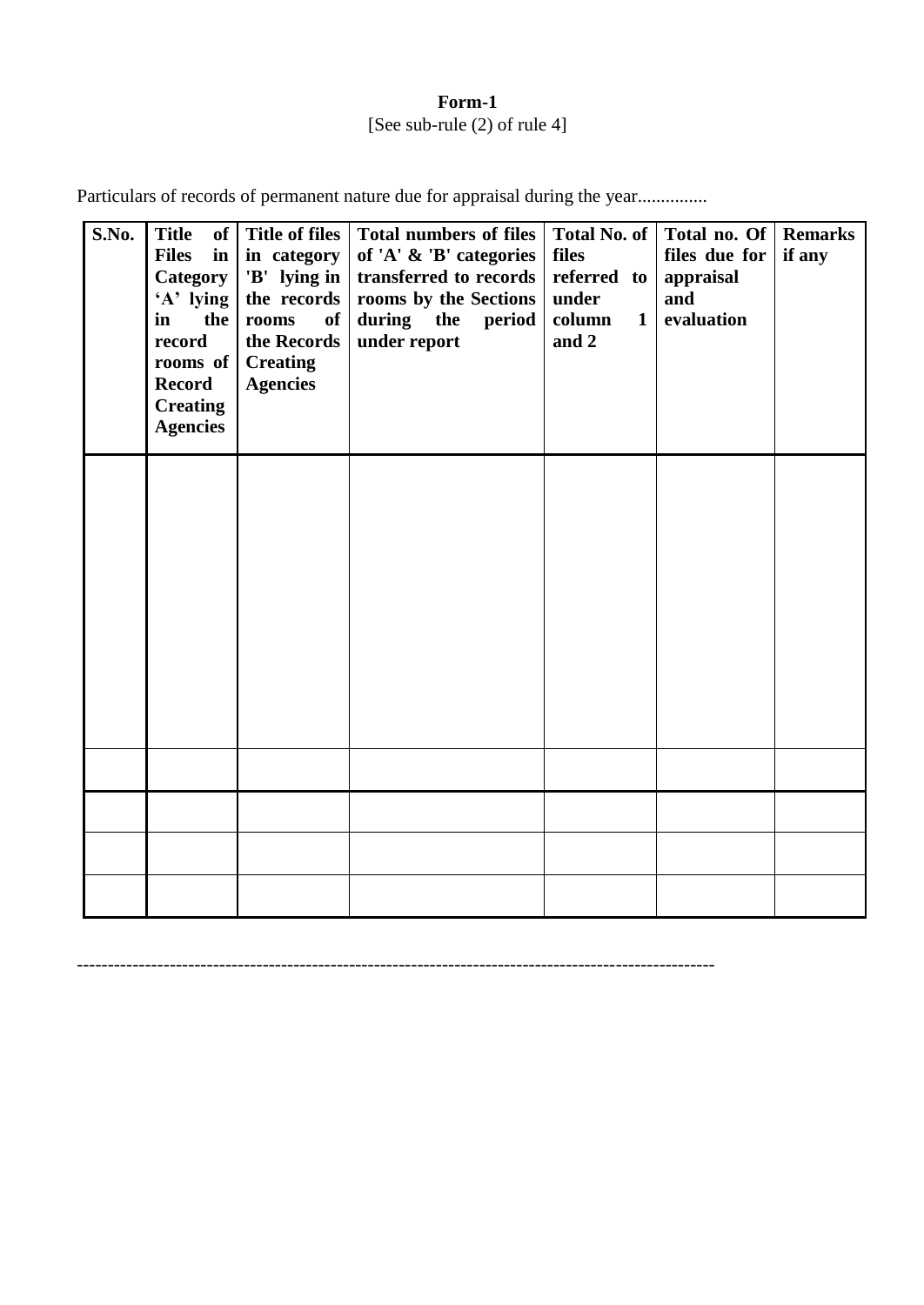# **Form-2** (See sub-rule (3) of rule 4) **Transfer List**

Name of the records creating agency i.e. Department/ Office/ Public Undertakings, etc.: Name and particulars of the Records Officer: Name of the Branch/ Section: Year:

| S. No. | File No. | Subject matter of the file | Remarks, if any |
|--------|----------|----------------------------|-----------------|
|        |          |                            |                 |
|        |          |                            |                 |
|        |          |                            |                 |

Signature and seal of the records officer.......................................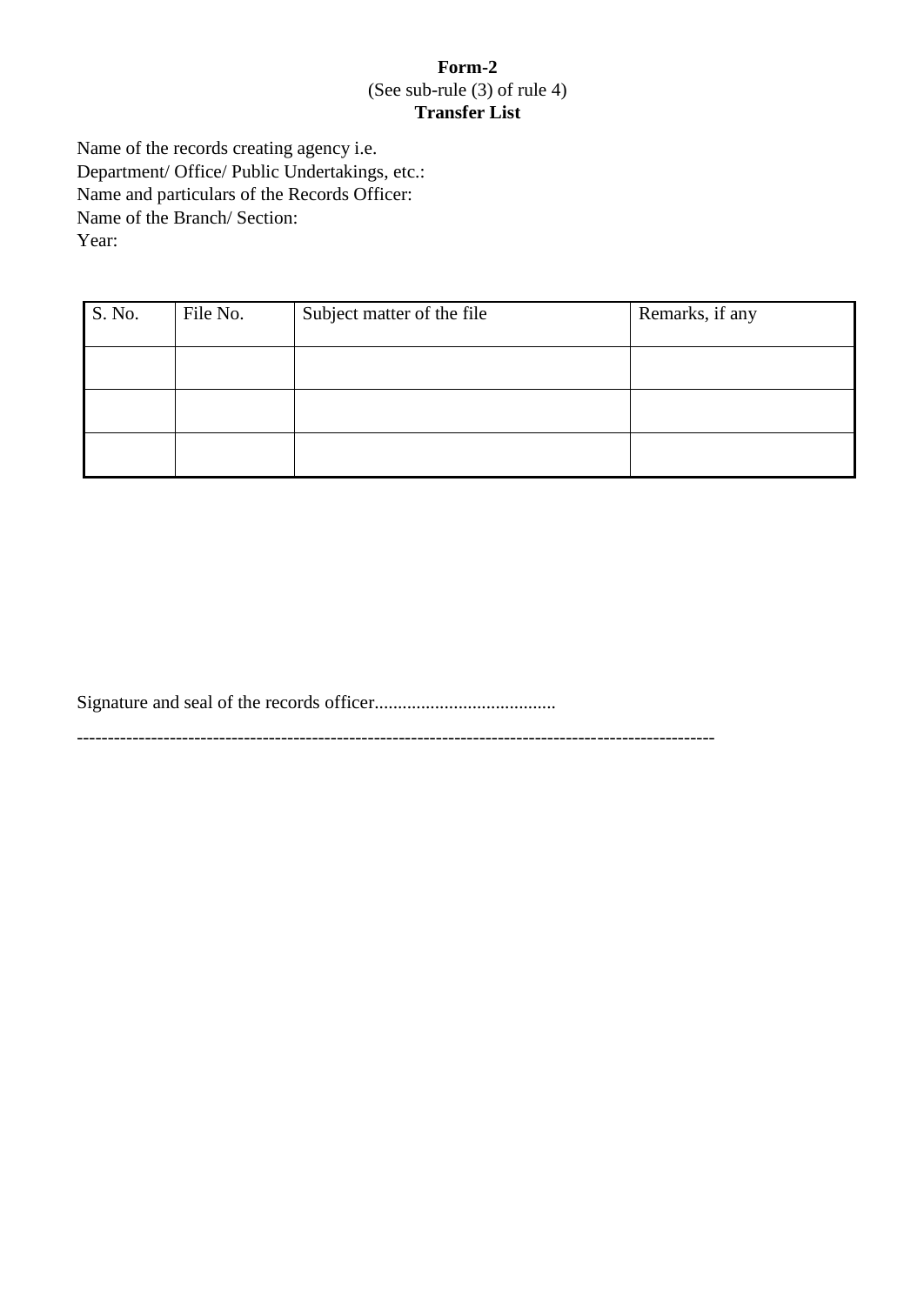### **Form-3** (See sub-rule (1) of rule 5)  **Requisition Slip**

Name of the records creating agency (i.e. Ministry/ Department/ Office): Name and particulars of the records Officer: Particulars of records or File No. requisitioned: Purpose for which required:

Undertaking by the records officer --- I

I........................(Name and Designation)........................................ hereby declare that the records/ file requisitioned shall be returned to the Director Archives before the expiry of six months as required under sub-rule (2) of rule 6.

Date Signature and seal of the Records **Officer**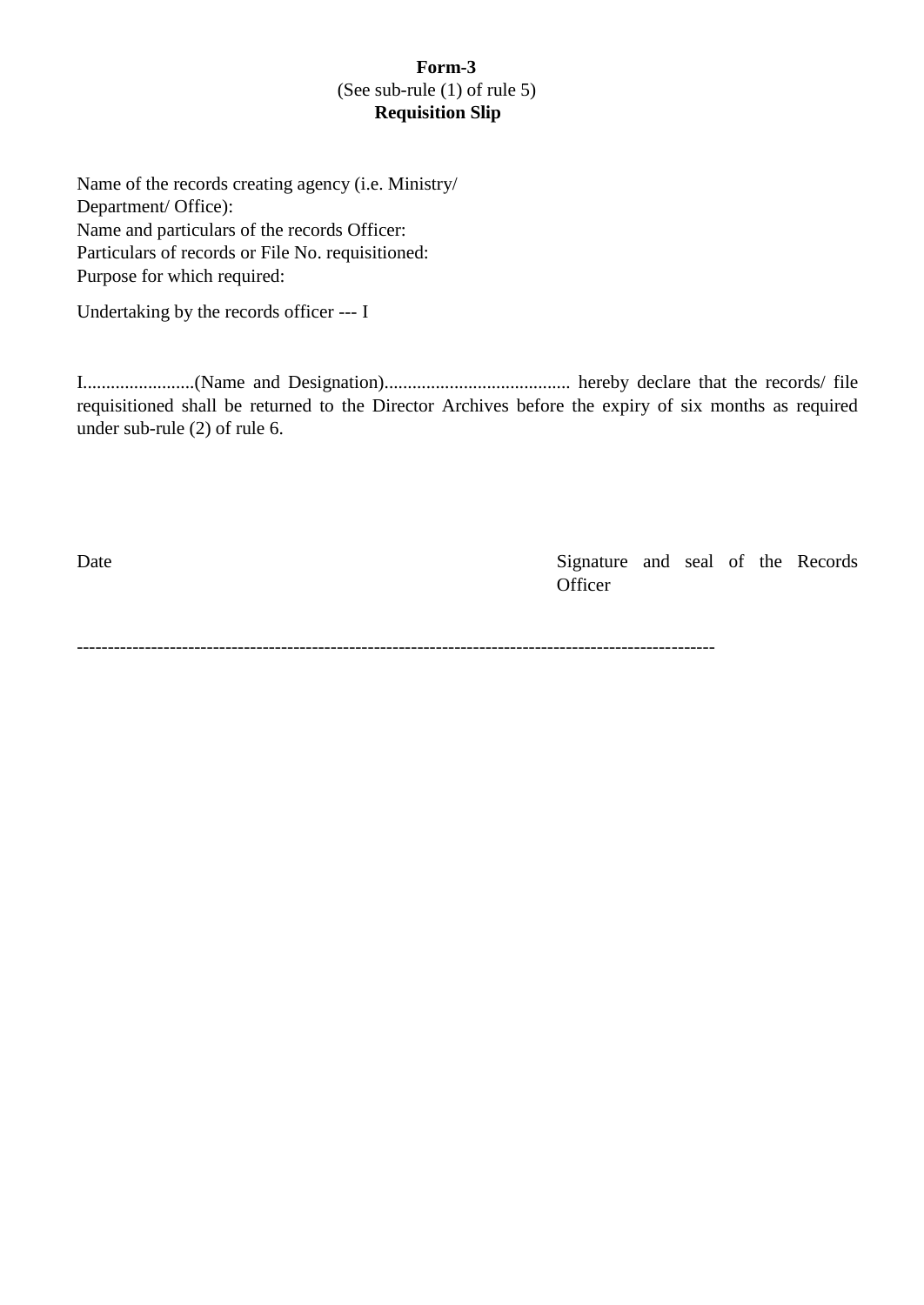# [See sub-rule (2) of rule 6]

# **Statement on periodical review of classified records**

| records lying at present | Total No. of classified   No. of classified records  <br>due for reviewing | No. of files reviewed, Remarks<br>and downgraded<br><sub>or</sub> |  |
|--------------------------|----------------------------------------------------------------------------|-------------------------------------------------------------------|--|
| in the organization      |                                                                            | upgraded during<br>the                                            |  |
|                          |                                                                            | period under report                                               |  |
|                          |                                                                            |                                                                   |  |
|                          |                                                                            |                                                                   |  |
|                          |                                                                            |                                                                   |  |
|                          |                                                                            |                                                                   |  |
|                          |                                                                            |                                                                   |  |
|                          |                                                                            |                                                                   |  |
|                          |                                                                            |                                                                   |  |
|                          |                                                                            |                                                                   |  |
|                          |                                                                            |                                                                   |  |
|                          |                                                                            |                                                                   |  |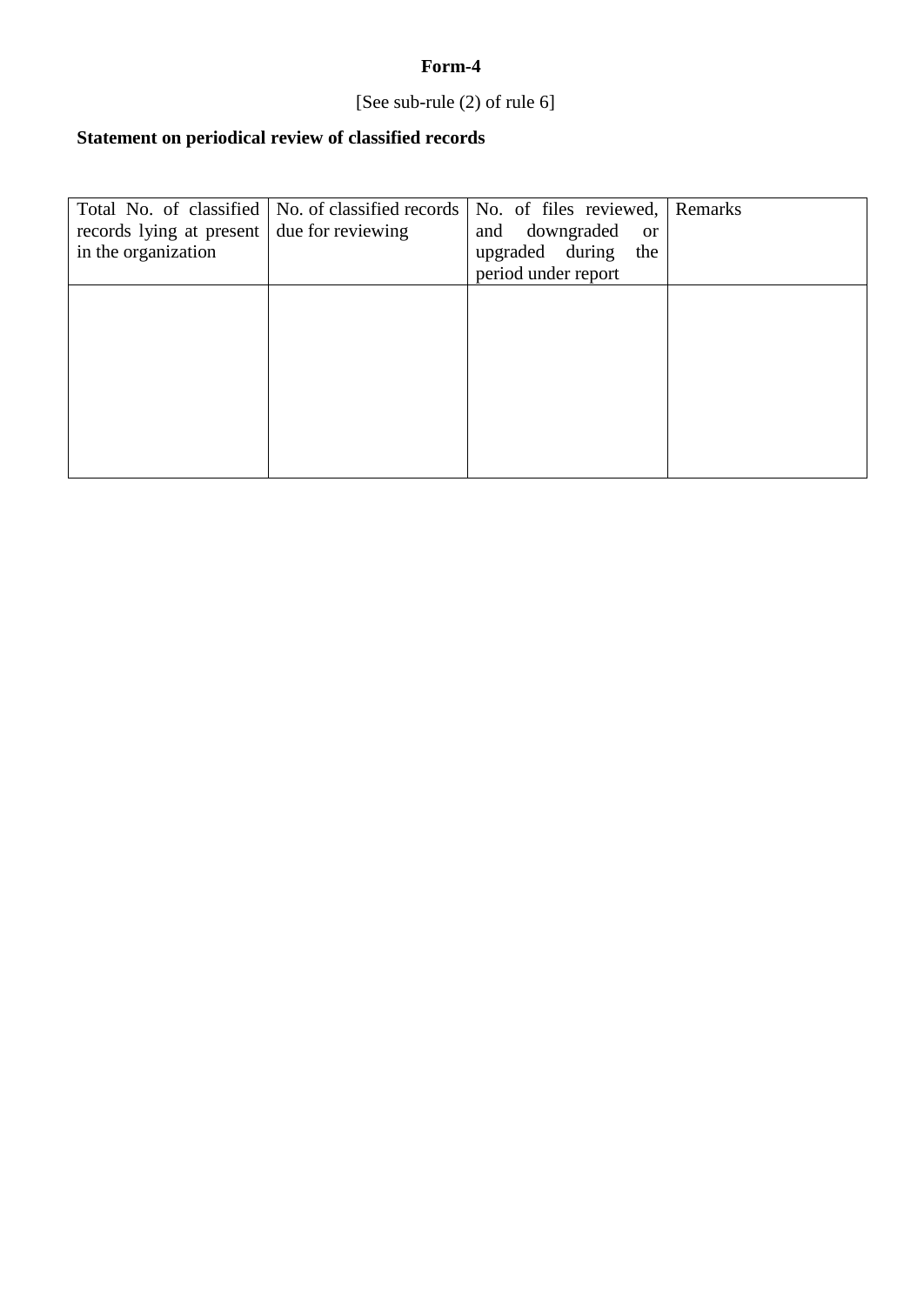#### (See sub-rule (1) of rule 8)

#### **Form for the submission of Annual Report to Director Archives**

- 1. A. Setting up organised Departmental Records Room --- Whether your organisation has set up an organised Records Room, and if so; is the space sufficient?
	- B. Establishment of Record Room and Nomination of Records Officers. --- Whether your organisation has
		- (i) established a record room and
		- (ii) nominated an officer as Departmental Records Officer, and if not, give reasons?

(Starting with date and number of letter/proposal by your office) -------------------------------------- -------------------------------------------------------------------------------------------------------------------- ----------------------------------

C. Training of Records Officer and Staff :

- (i) Whether Departmental Records Officer has received training in Records Management?
- (ii) Whether the junior staffs working in the Departmental Record Rooms are trained in various aspects of Records Management?
- (iii) If not, are you willing to avail training facilities existing at Balochistan Archives?
- D. I Sharing of space for housing semi-current records at Balochistan Archives:-
	- (i) Whether your organisation is willing to share space with Balochistan Archives, Quetta and its Records Centres at divisional and district levels?
	- (ii) If yes, please furnish complete list (title and number) of records proposed to be transferred.
- 2. Periodical recording, reviewing and weeding out of semi-current records :
	- (i) Whether your organisation has taken steps for recording, reviewing and weeding out of ephemeral records?
	- (ii) Indicate the total number of records recorded, reviewed and weeded out during the period under report.
- 3. Appraisal of Non-Current Records :-
	- (i) Whether your organisation has initiated action to get non-current records appraised in consultation with Balochistan Archives?
	- (ii) State the total bulk of records awaiting appraisal.
- 4. Compilation/ Revision of Retention Schedule of Records :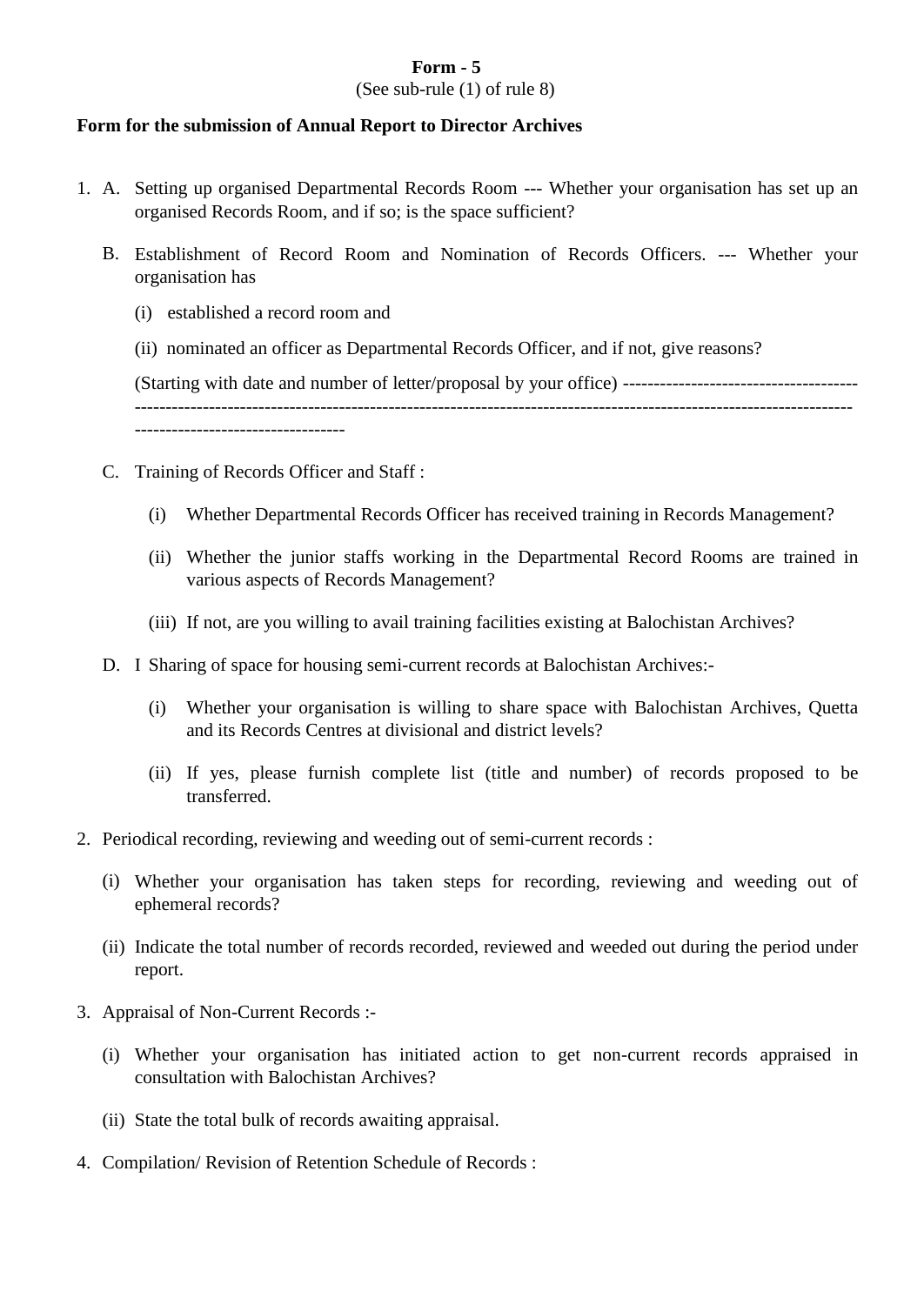- (i) Whether your organisation has compiled Record Retention Schedule of substantive functions in consultation with Balochistan Archives and if not what action do you propose to take?
- (ii) Has your organisation taken steps to revise the above schedule after five years?
- 5. Periodical review of classified records :-
	- (i) Whether your organisation has de-classified the classified records during the period under report?
	- (ii) If not, state reasons?
- 6. Compilation of Annual Indices to Records:
	- (i) Whether your organisation has compiled annual indices?
	- (ii) State inclusive years with the name of the series?
- 7. Compilation of organisational history:

Has your organisation compiled organisational history, reflecting various functions along with the date of their creation and if so furnish a copy to Balochistan Archives?

- 8. Records of Defunct Bodies :--
	- (i) Whether your organisation has got records of defunct bodies, give details?
	- (ii) If yes, what action have you initiated for their transfer to Balochistan Archives?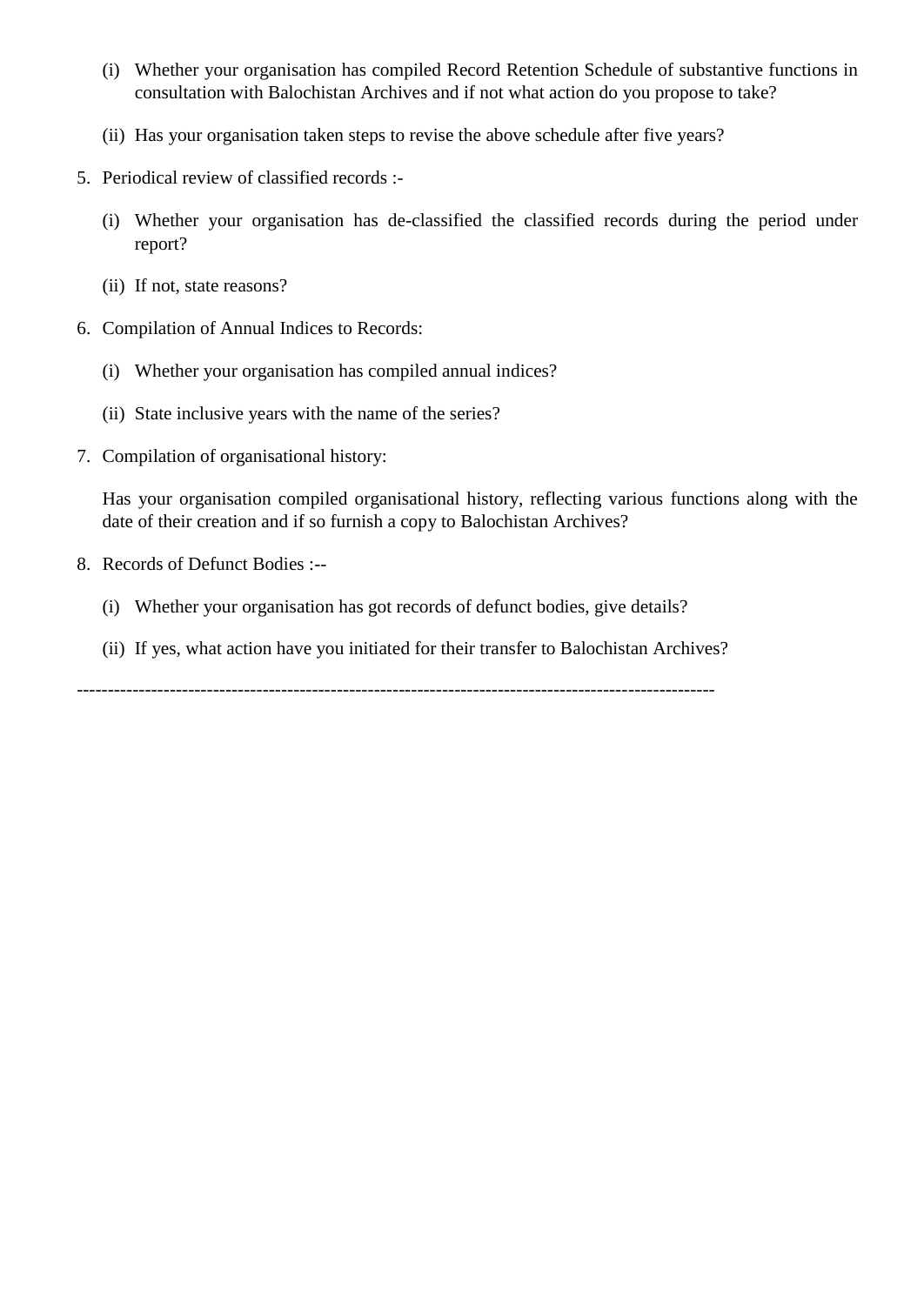#### (See sub-rule 2 of rule 7)

#### **Archival Arrangement Scheme**



#### NOTES AND EXPLANATIONS:

- (1) "Record Group" is the primary division in the arrangement of records and archives at the level of the independent record creating agency. Also known as archives group, *fonds,* record group.
- (2) A "sub-group" is a discrete subdivision in the arrangement of *archives* below the level of the *group,*  usually the archives of a subordinate administrative unit with its own *record-keeping system.*
- (3) A "series" is the level of arrangement of the *files* and other *records* of an organisation or individual that brings together those relating to the same function or activity or having a common form or some other relationship arising from their creation, receipt or use. Also known as a file series, records series or class.
- (4) In the context of public records, "file" is a collection of papers relating to the public records on a specific subject-matter consisting of correspondence, notes and appendix thereto and assigned with a file. A "file" is usually the basic unit within a record series.
- (5) An "item" is the basic physical unit of arrangement and description within a series. Also known as a piece.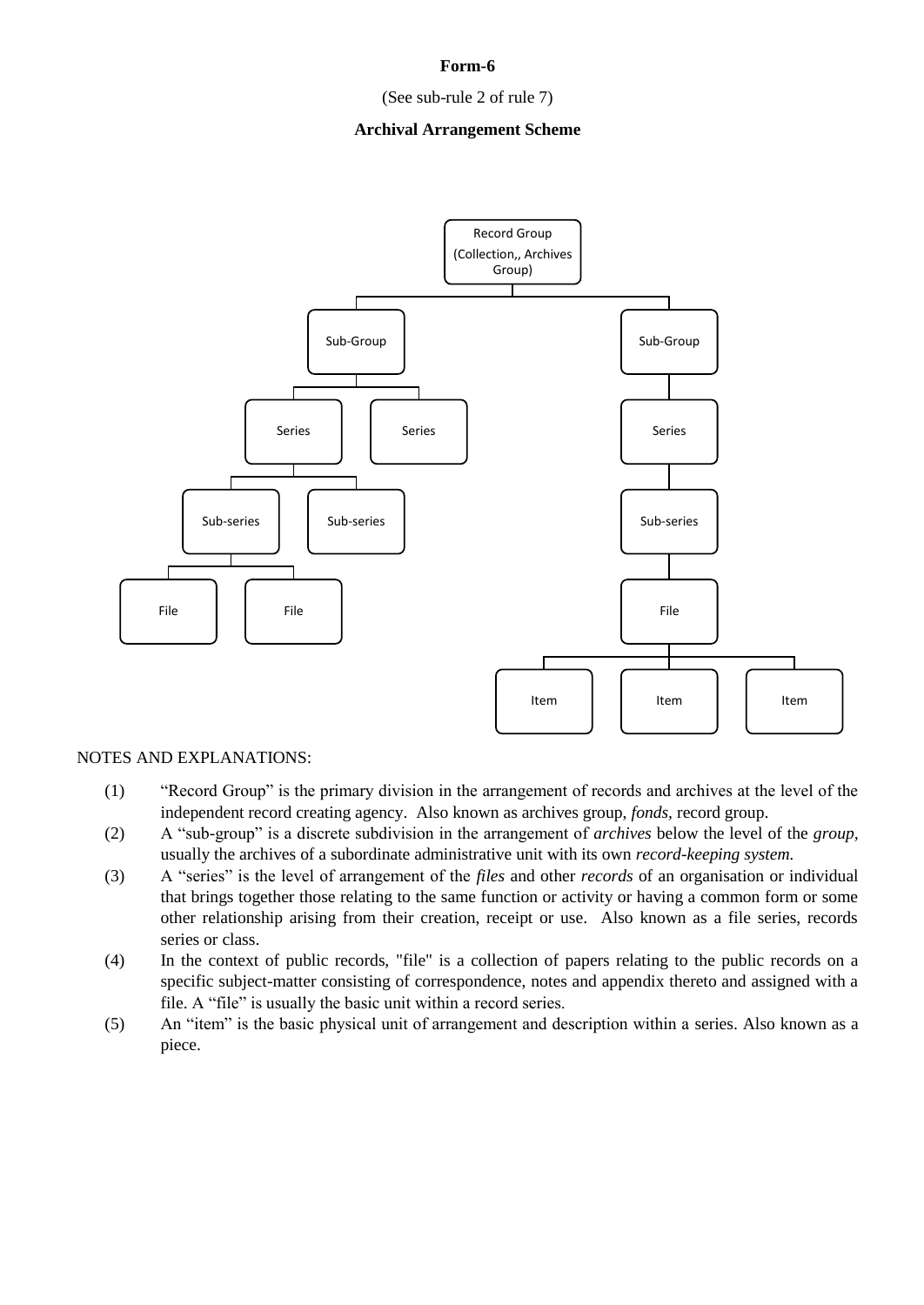# (See sub-rule (3) of rule 9)

Particulars of records destroyed during the year.......................................................

| S.NO | File NO. | Subject matter of file | Remarks |
|------|----------|------------------------|---------|
|      |          |                        |         |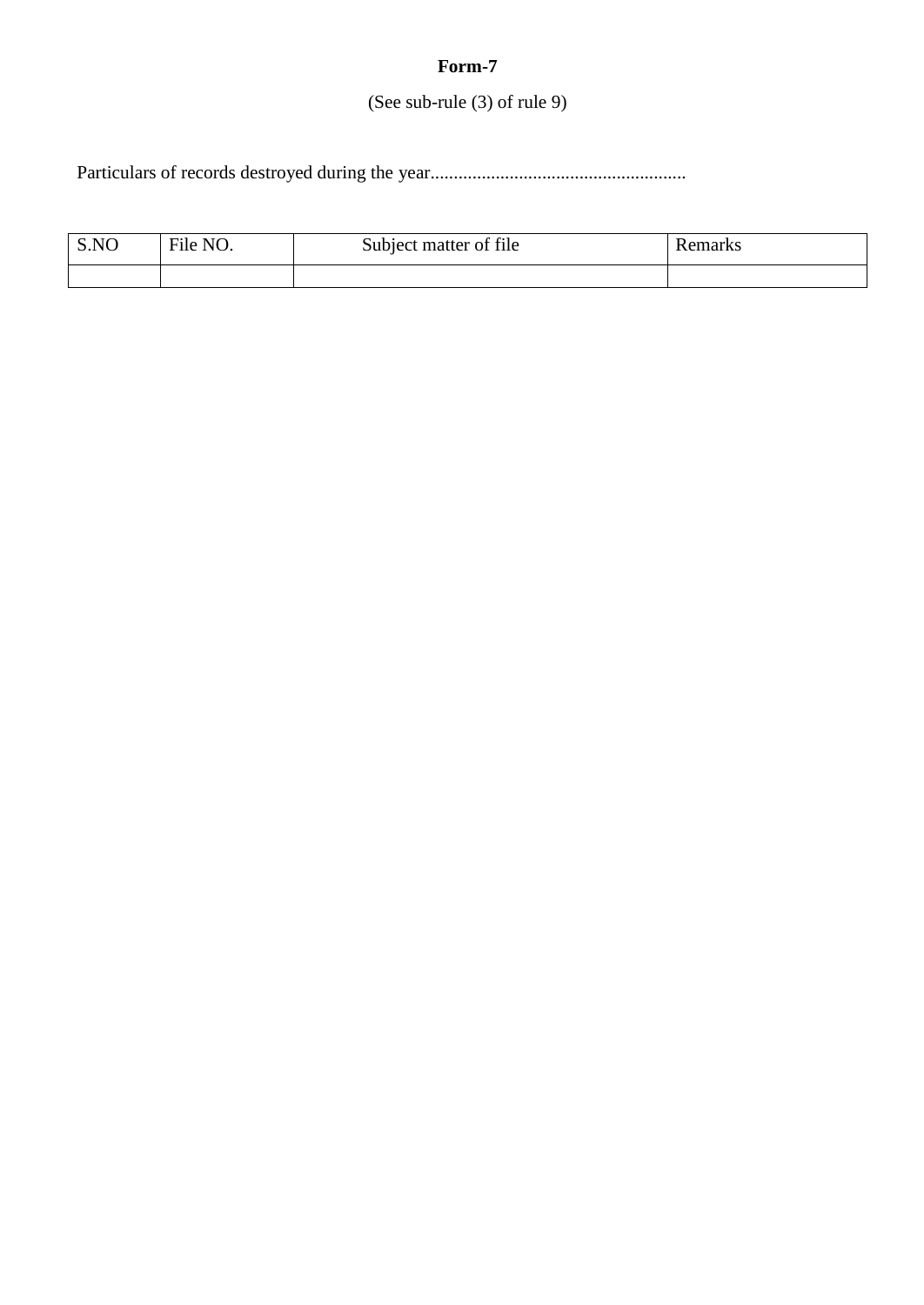# (See sub-rule (6) of rule 9)

Annual report on recording, indexing, reviewing and weeding of records during the year ending.......................

| S.             |                | Total number of Total numbers of files | Total No. of files Total number of |                      | Remarks |
|----------------|----------------|----------------------------------------|------------------------------------|----------------------|---------|
| N <sub>0</sub> | files recorded | indexed                                | reviewed                           | files weeded out, if |         |
|                |                |                                        |                                    | any                  |         |
|                |                |                                        |                                    |                      | 6       |
|                |                |                                        |                                    |                      |         |
|                |                |                                        |                                    |                      |         |
|                |                |                                        |                                    |                      |         |
|                |                |                                        |                                    |                      |         |
|                |                |                                        |                                    |                      |         |

------------------------------------------------------------------------------------------------------------------------------

-------------------------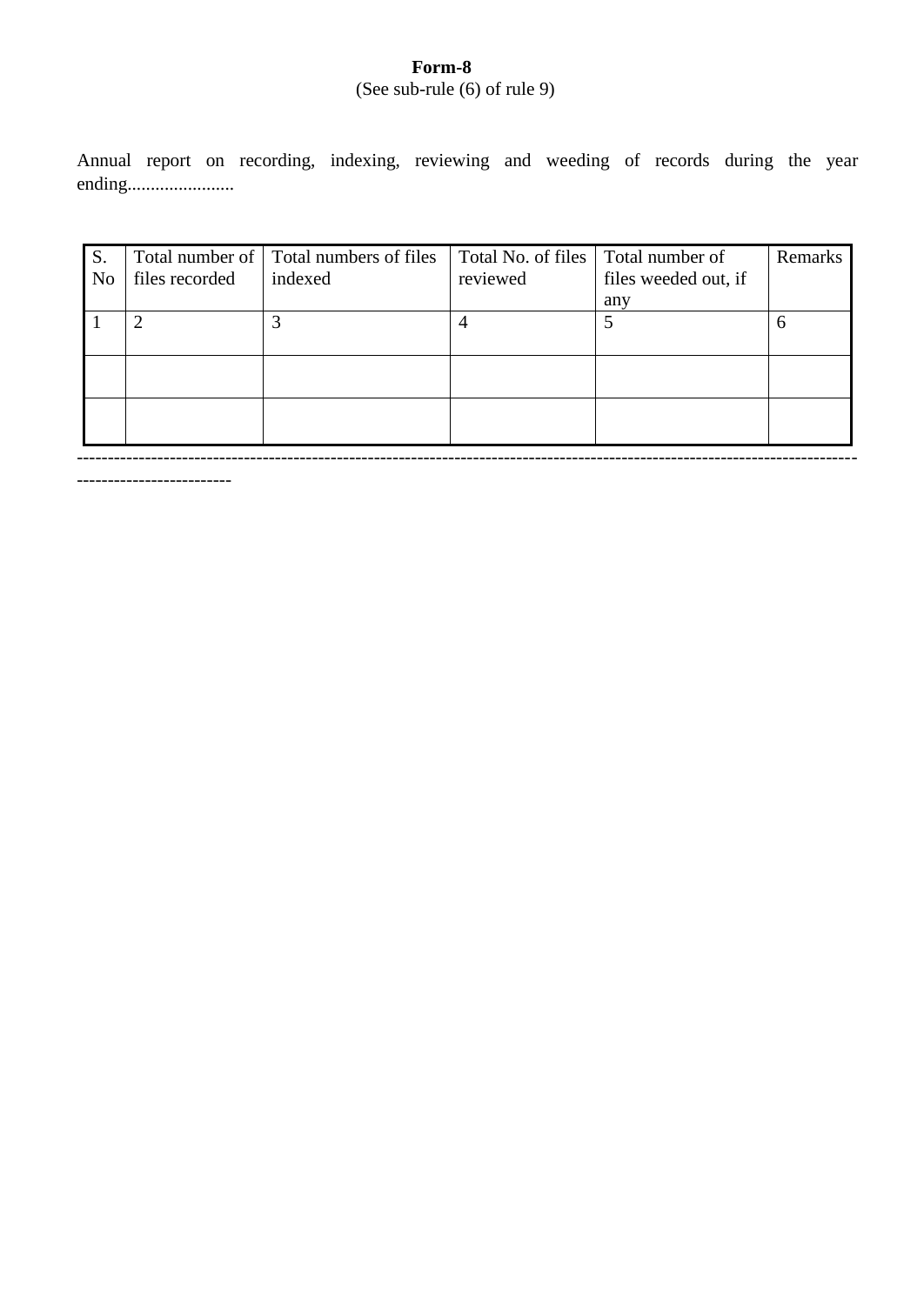(See rule (2) of rule 13)

### **Application Form for Permission to Consult Records**

Please complete sections 1 and 2 and present this form to the record room staff together with proof of identity (national identity card, passport, driving license).

*NOTE: Foreign students should also present a letter of recommendation from their place of study, preferably from their Academic Supervisor.* 

To

The Director Archives, Department of Culture, Tourism, and Archives, Balochistan, Quetta.

Sir,

I hereby apply for enrolment as a visitor/research scholar for consulting records in the Record Room of the Balochistan Archives. I agree to comply with the rules and conditions in force and promise to deposit a copy of each of my work based on the materials consulted at the Balochistan Archives immediately after the publication.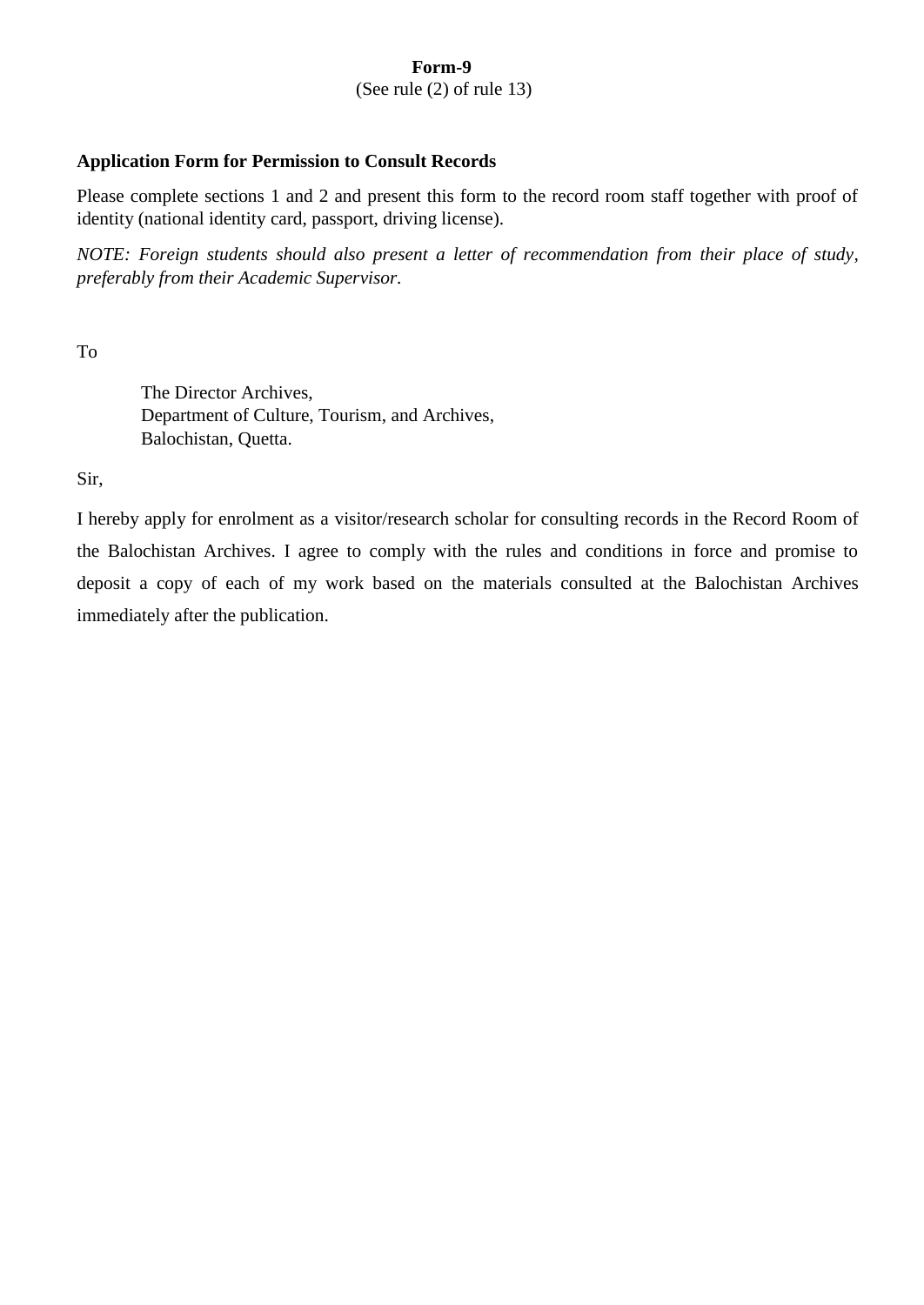| <b>Section 1</b> [to be completed by the applicant]                                                                                                                                                                                         |
|---------------------------------------------------------------------------------------------------------------------------------------------------------------------------------------------------------------------------------------------|
| Surname                                                                                                                                                                                                                                     |
| Other Names                                                                                                                                                                                                                                 |
|                                                                                                                                                                                                                                             |
|                                                                                                                                                                                                                                             |
| ,我们也不会有什么。""我们的人,我们也不会有什么?""我们的人,我们也不会有什么?""我们的人,我们也不会有什么?""我们的人,我们也不会有什么?""我们的人                                                                                                                                                            |
|                                                                                                                                                                                                                                             |
|                                                                                                                                                                                                                                             |
| Purpose of Research<br>Academic/Official/Private<br>Please indicate and give details                                                                                                                                                        |
|                                                                                                                                                                                                                                             |
| I have read and agree to abide by the Reference Rules of the Balochistan Archives                                                                                                                                                           |
| Signature<br>Date and the state of the state of the state of the state of the state of the state of the state of the state of the state of the state of the state of the state of the state of the state of the state of the state of the s |
| <b>Section 2</b><br>[to be completed by the Balochistan Archives staff]                                                                                                                                                                     |
| Reader's Ticket Number                                                                                                                                                                                                                      |
| [if a renewal please note number of original ticket]                                                                                                                                                                                        |
|                                                                                                                                                                                                                                             |
|                                                                                                                                                                                                                                             |

 $\overline{\phantom{0}}$ 

Date: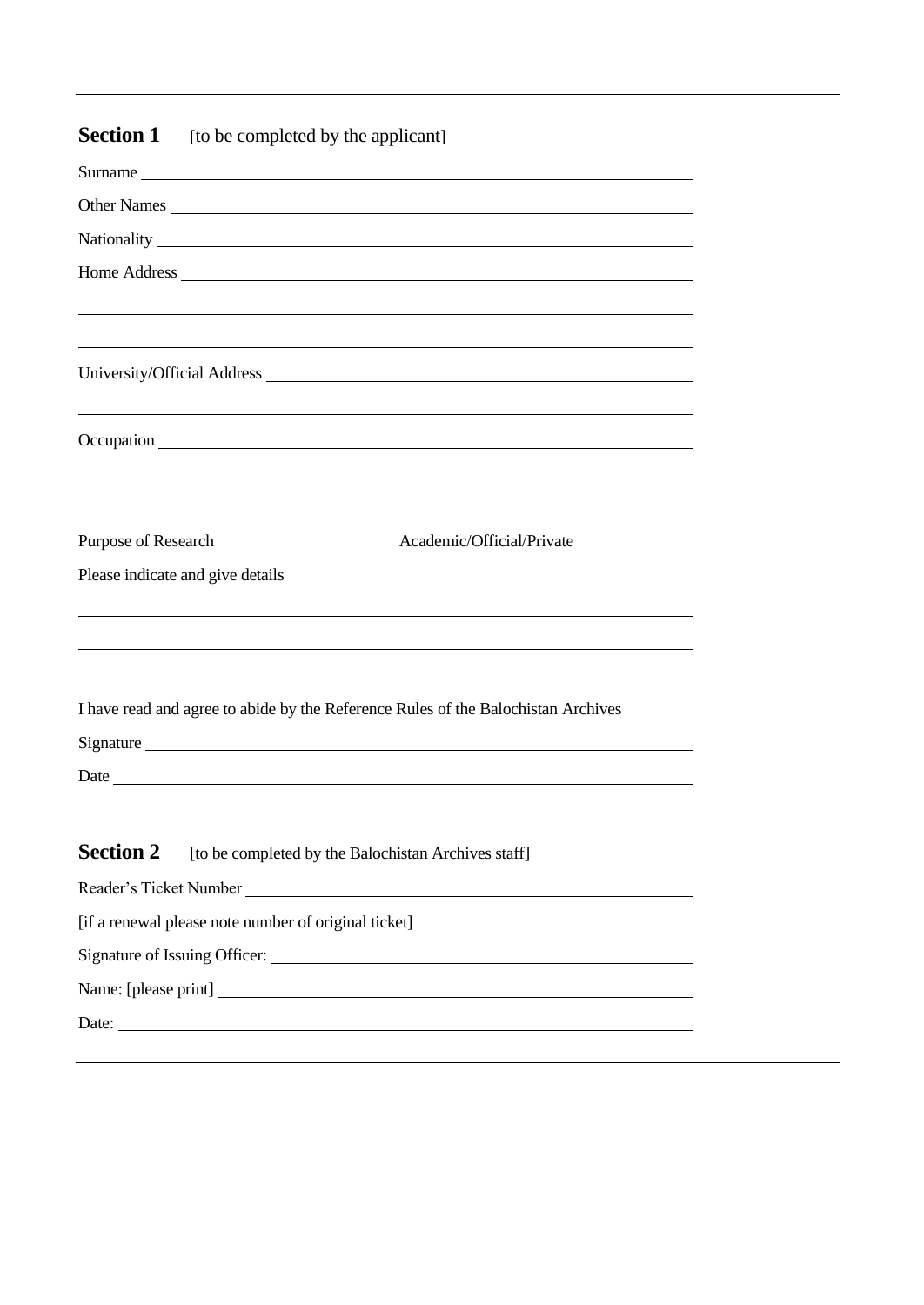(See clause sub-rule (6) of rule 13)

Application for Photocopying/Reprographic/ Transcription Facilities

To

The Director, Balochistan Archives, Quetta. Dated :

Sir,

| Kindly supply me Microfilm photocopies of the material(s) indicated in the enclosed list for my |                                                                                        |    |  |  |       |     |        |          |        |      |
|-------------------------------------------------------------------------------------------------|----------------------------------------------------------------------------------------|----|--|--|-------|-----|--------|----------|--------|------|
|                                                                                                 | research/ publication/ University. The material is from the Department(s) Office(s) of |    |  |  |       |     |        |          |        |      |
|                                                                                                 |                                                                                        |    |  |  |       |     |        | consists |        | of   |
|                                                                                                 |                                                                                        |    |  |  | items | and | covers | the      | period | from |
|                                                                                                 |                                                                                        | ĪΩ |  |  |       |     |        |          |        |      |

1. I declare that the above material is for my consultation/research/ publication/ university studies.

- 2. I undertake to pay the charges as per schedule of rates prevailing at the time of completion of work. I understand and accept that the estimated cost, when supplied is only tentative and the rates are also liable to revision without notice.
- 3. The photocopies/ transcripts supplied will not be sold/ transferred to any other person without prior permission of the Director Archives.
- 4. The material, if published, will be suitably acknowledged and provisions of copyright, where applicable, will be complied with.

Yours faithfully,

Permanent Address (in block letters) Signature: Name (in block letters) Local Address.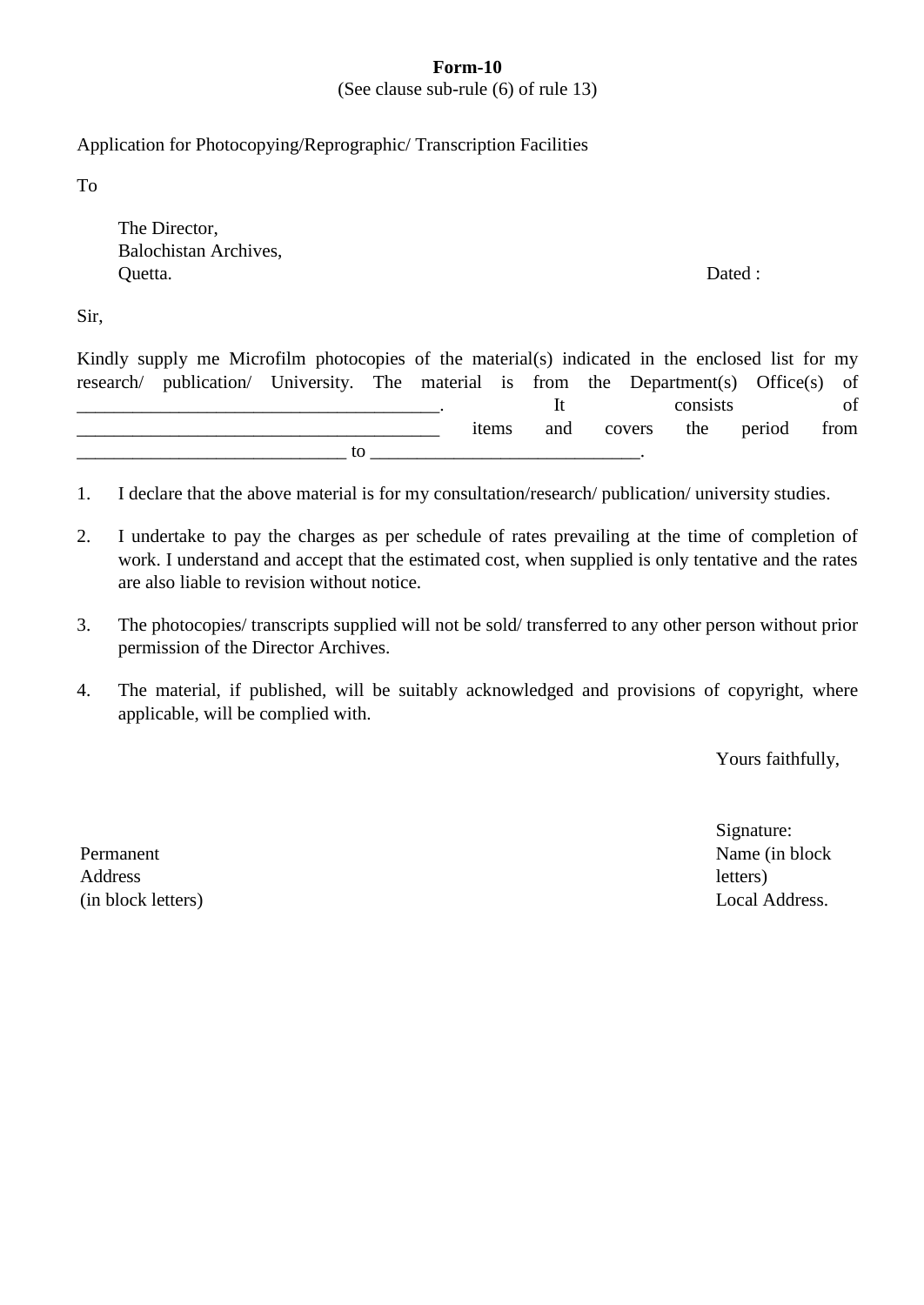## **FOR OFFICE USE**

 $\mathcal{L}_\text{max} = \mathcal{L}_\text{max} = \mathcal{L}_\text{max} = \mathcal{L}_\text{max} = \mathcal{L}_\text{max} = \mathcal{L}_\text{max} = \mathcal{L}_\text{max}$ 

Services charges have come to Rs.

Cleared for photocopying transcription subject to following:

(1) \_\_\_\_\_\_\_\_\_\_\_\_\_\_\_\_\_\_\_\_\_\_\_\_\_\_\_\_\_\_\_\_\_\_\_\_\_\_\_\_\_

Signature of Archives Officer

Date :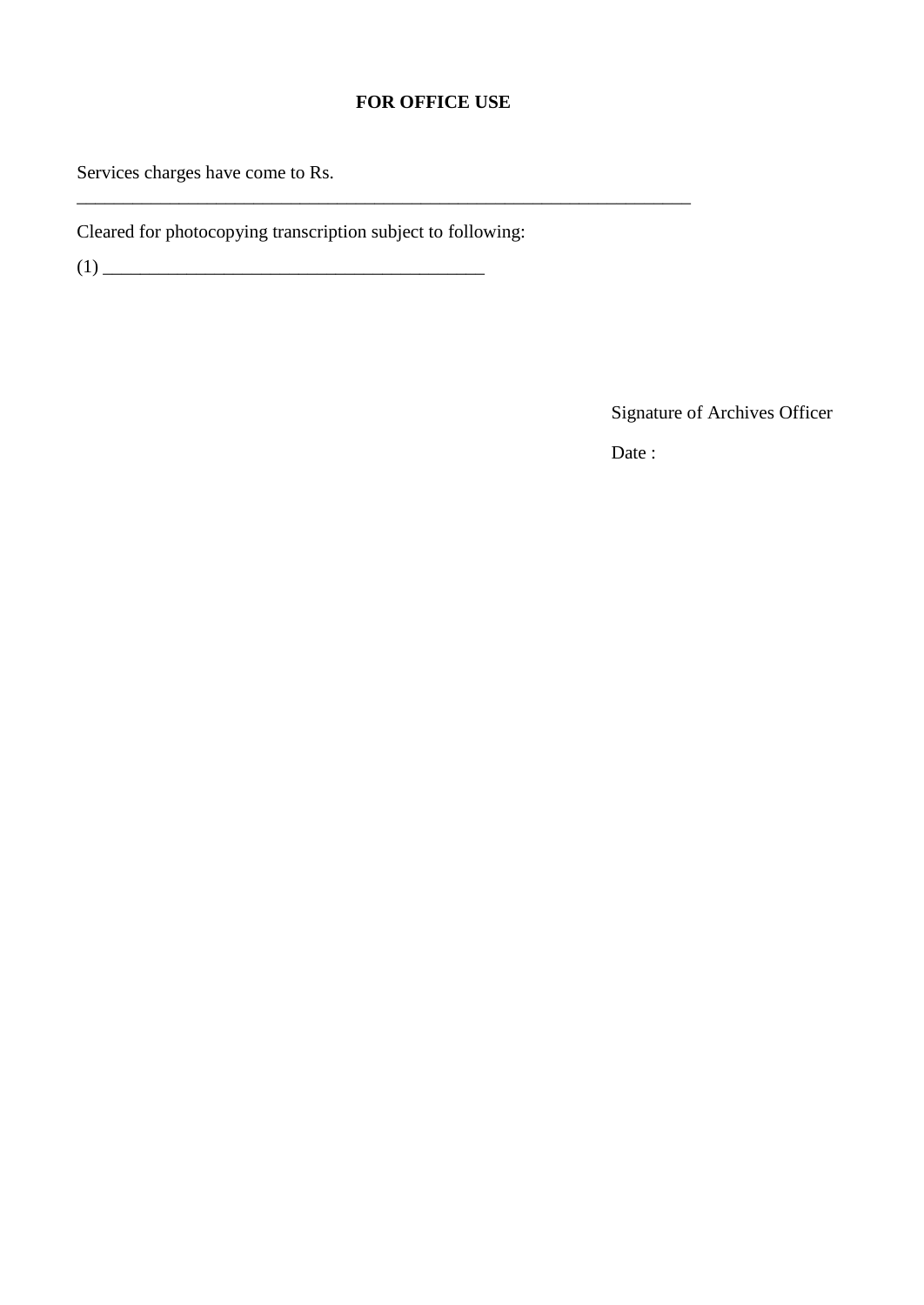(See sub-rule 10 of Rule 13)

#### **Reference Rules for Balochistan Archives**



# **Balochistan Archives**

# **Reference Rules**

*These instructions are issued in pursuance of the Balochistan Archives Rules 2015.*

The Record Centre and Rare Books and Manuscripts Library (Noori Naseer Khan Cultural Complex) of the Balochistan Archives are open to researchers on normal working days from 9 AM to 4 PM. Holders of Reader's Tickets are welcome to attend during those hours.

It is advisable to contact the Balochistan Archives in advance of your intended visit, indicating the nature of the archives you wish to consult. This will reduce delays and inconvenience. Users will appreciate that archival documents are kept in controlled storage under secure conditions. It therefore takes a little time to produce them. Every effort is made to reduce this delay to a minimum, but users should be aware that it is necessary to allow for it.

Archival documents are produced subject to the following rules.

#### **General**

- 1. The applicant must have a valid Reader's Ticket.
- 2. The applicant must sign the attendance register every day you visit the search room, regardless of whether you consult any documents or not.
- 3. You must maintain silence in the Record Centre and the Library.
- 4. The applicant must not smoke, drink or eat anything (including sweets) in the Record centre and the Library.
- 5. No applicant under 16 years of age shall enter the Record Centre and the Library except with the permission of an officer on duty. Educational visits by school parties or individual school students must be arranged in advance.
- 6. The applicant must leave briefcases and large bags with the officer on duty while in the Record Centre and the Library.

#### **Issue and return of archival documents,**

**7.** Except by special permission of the officer on duty, no more than three different files/items will be produced at the same time. Items are the standard unit of management within the Balochistan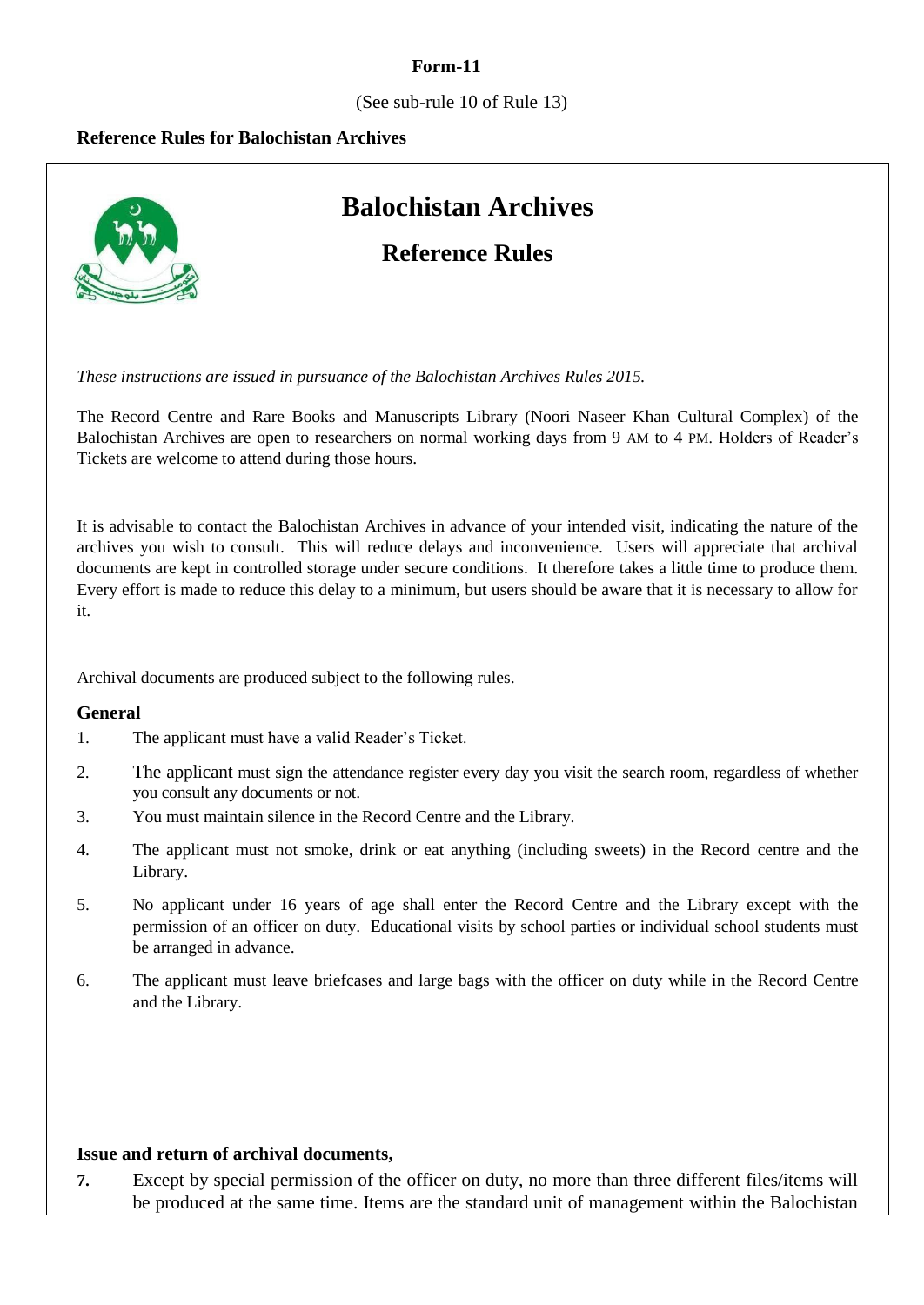Archives; they may contain more than one document.

- 9. When the applicant has finished with the items requested, the applicant must return them immediately to the officer on duty. Until done this, the applicant will be responsible for the items.
- 10. If the applicant wishes to continue work on items on the following days, the he must complete a 'reservation' form.
- 11. All archives must be returned to the officer on duty by 4 PM.

### **Handling archives,**

- **12.** The applicant must NOT write on or mark any original archival document in any way or take documents out of the Record Centre and the Library.
- 13. The applicant must NOT use liquid ink, fountain, ball-point or fibre tip pens, highlight pens, correcting fluid or rubbers in the Record Centre and the Library. To take his own notes, he should use pencils only, and these should be sharpened at the designated location in the search room.
- 14. The user must be careful NOT to damage documents and must not lean on them, fold them or place them with his own notes and papers.
- 15. S/he must keep unbound papers in the order in which they are delivered to him. If the papers are disordered, he should report this to the officer on duty immediately.
- 16. He must report to the officer on duty any defect in or accident to a document.
- 17. The officer on duty may require that certain fragile or especially valuable documents cannot be examined or must be examined under special conditions.

### **Copying documents**

- 18. Tracing documents is NOT allowed.
- 19. The users will NOT photocopy documents themselves. All requests for photocopies must be entered on the photocopying request form, which will be completed by an officer on duty. Requests may be refused if there is a risk of damage to the document.
- 20. Photographing documents is only permitted with the written permission of the Director.

### **Publication of material from the Balochistan Archives**

- 23. Requests to publish copies of documents must be referred to the director.
- 24. When information or text derived from the holdings of the Balochistan Archives is published or cited in publications, users are requested to use the following form of acknowledgement: *Balochistan Archives / [Group code] / [series numbers] / [item number(s)].*

It is the duty of the staff of the Balochistan Archives to ensure compliance with these rules. Failure to observe the rules may result in the documents you are using being removed or, in extreme cases, the cancellation of your Reader's Ticket. Those found wilfully damaging the documents will be prosecuted.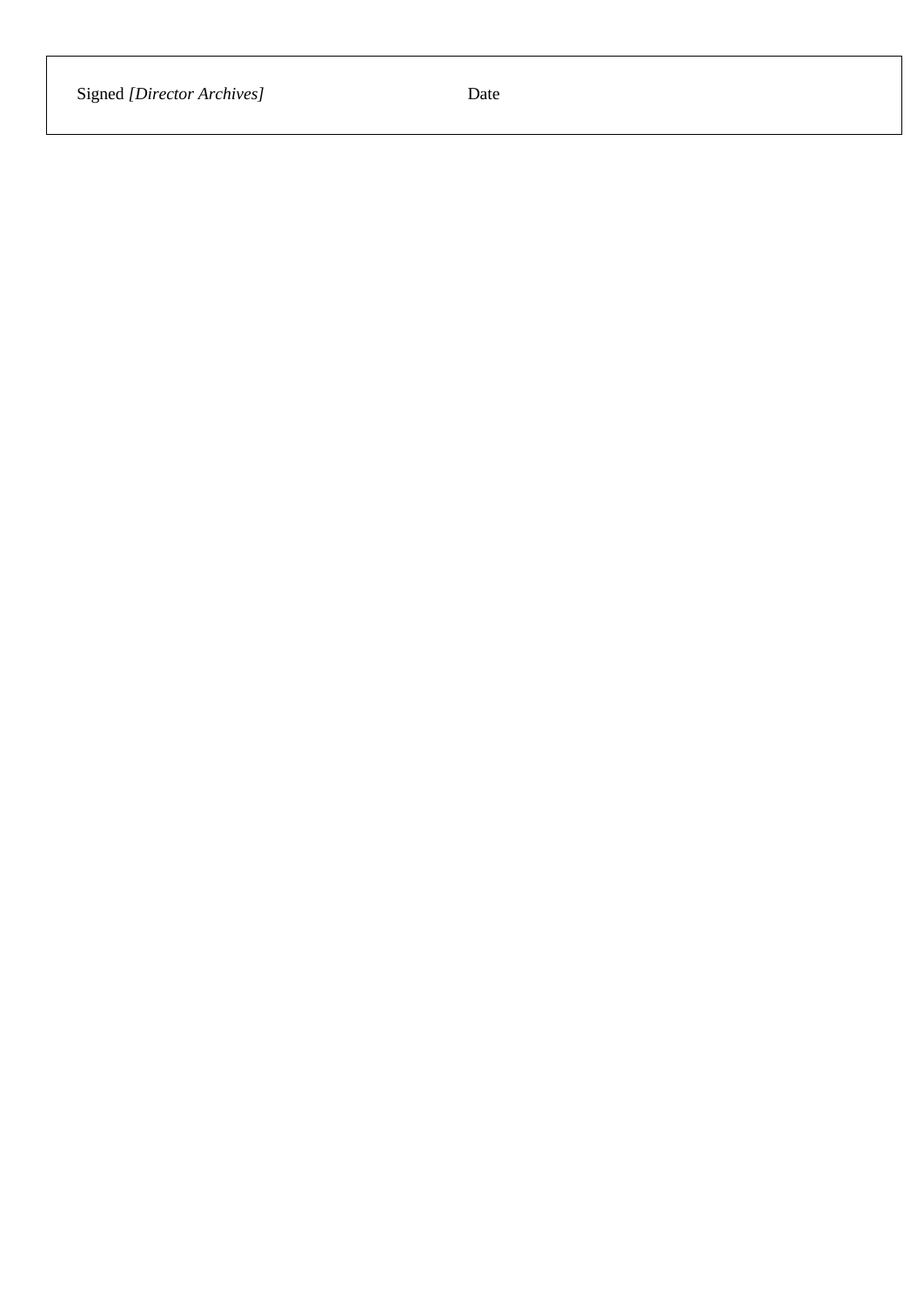#### (See Rule 14)

# **Conditions and Agreement for the Loan of Archival Documents for Exhibition**



# **Balochistan Archives**

# **Loan of Archival Documents for Exhibition**

Applicants for the loan of documents from the Balochistan Archives must meet the conditions set out below and sign the accompanying Loan Conditions Acceptance Form. These conditions have been established by the Director of the Balochistan Archives under Rule 14 of Balochistan Archives Rules 2021.

#### **General conditions**

- 1. Applications for loans must be received not less than fifteen days before the opening date of the proposed exhibition, in order to allow sufficient time for the necessary condition checks, conservation, photography, and mounting.
- 2. In the case of non-government organizations, the applicant must provide a letter signed by a serving government officer of BPS-18 and above as a referee. The referee will attest to the credentials of the organization and will undertake to assist in the recovery of archival materials in case there is a delay in their return.
- 3. The items requested will be accompanied to and from the exhibition by a gazetted officer of the Balochistan Archives staff, who is given absolute discretion to withdraw the documents on loan if dissatisfied with the conditions at the place of exhibition.
- 4. The borrower will be responsible for all expenses incurred by the Balochistan Archives in making a loan.
- 5. Items are lent for the purpose of public exhibition only and may not be made available for study or other purposes outside their showcases without the written consent of the Director Archives. After they have been mounted in the showcases for exhibition they must be left undisturbed, except in the case of any emergency, until the exhibition is dismantled.
- 6. No mark in pencil, ink, paint or any other material may be made on any item lent, nor may any such existing mark be obliterated. No adhesives of any kind may be applied to the items. All materials used to hold or display the items must be acid free.
- 7. Any caption used for display purposes and any description given in a catalogue or notice must state that the item is on loan from the Balochistan Archives.
- 8. One copy of the exhibition catalogue must be sent to the Balochistan Archives free of charge.
- 9. Notwithstanding any terms in the loan agreement, the borrowing authority shall return any or all of the items at the written request of the Director Archives.
- 10. The Director Archives reserves the right at any time not to proceed with the loan.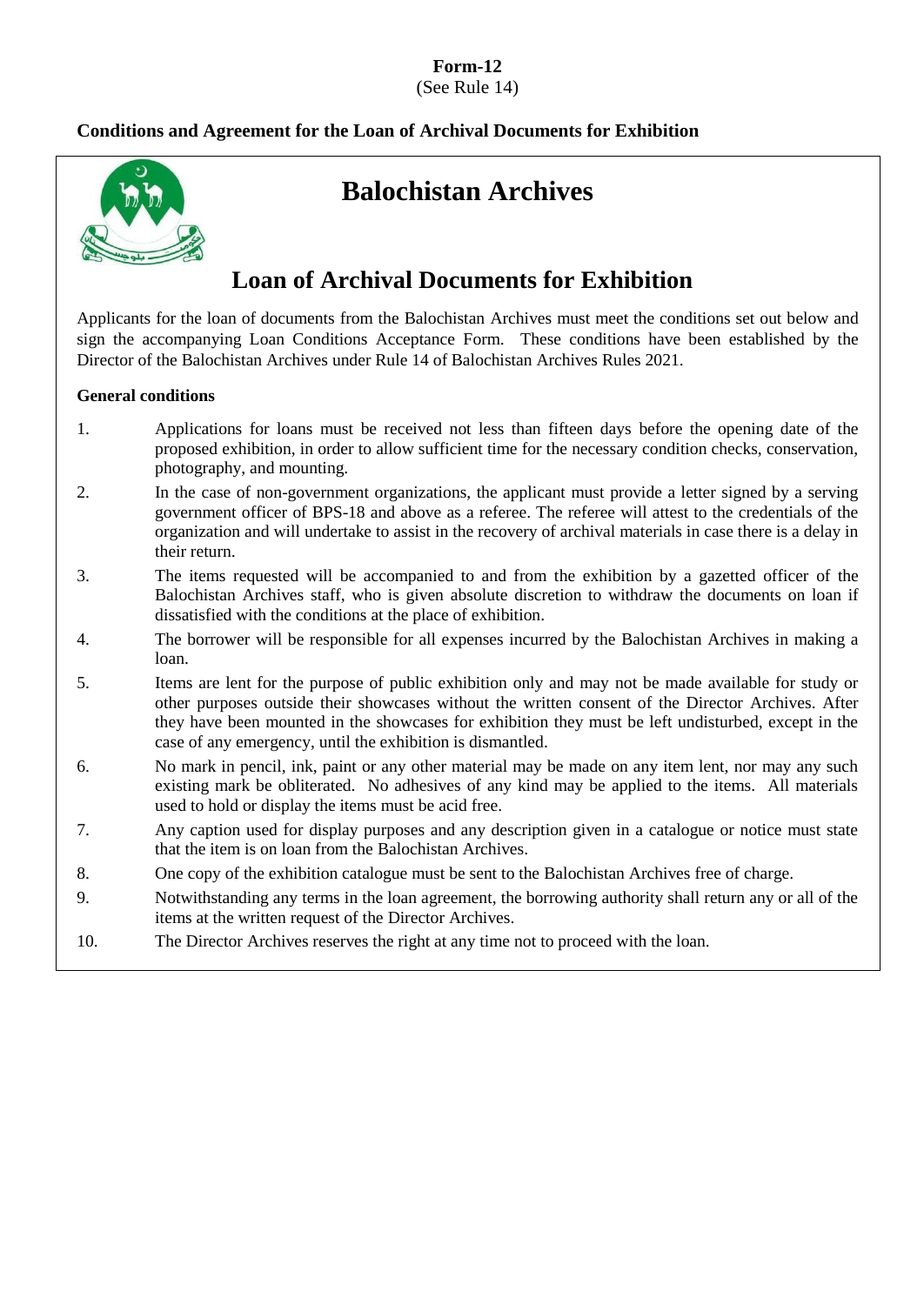#### **Security**

- 11. Exhibition premises shall in all respects be safe and secure; adequate safeguards must be available before any items are borrowed.
- 12. All items must be displayed in secure showcases or displays. Any other method of display, particularly wall-mounted, must be discussed beforehand with Balochistan Archives staff.
- 13. Items must be placed in their showcases by the accompanying officer of the Balochistan Archives, who will supervise the locking of the cases. After this, the exhibits and their mounts must remain undisturbed. The Balochistan Archives reserves the right to specify that alarms must be fitted to certain showcases.
- 14. No conservation work will be done other than as agreed with the Balochistan Archives.

#### **Environment**

- 15. The exhibition area should not be subject to extremes of weather, temperature, and humidity.
- 16. No smoking is to be allowed in the exhibition area.

#### **Insurance against damage**

17. If necessary, the Balochistan Archives will determine the insurance coverage required for covering potential damage to archival materials.

#### **Packing and display**

- 18. The Balochistan Archives will pack all items for transport to and from the exhibition.
- 19. The packaging must be stored safely by the borrower during the exhibition so that it can be used again for the return of the exhibit.
- 20. The Balochistan Archives staff will carry out any mounting operations as agreed with the exhibitors. No mounts or supports are to be removed or changed during the exhibition.

#### **Travel.**

- 21. Items should travel shortly before the exhibition opens, to minimise risk and to avoid inconvenience to researchers at the Balochistan Archives.
- 22. The Balochistan Archives will decide the form of transport to be used. The transfer of items must be under the supervision of a member of the archives staff.
- 23. Items must not be stored anywhere other than the stated place of exhibition.

#### **Reproduction**

24. Security copies will be made of all items before they leave the Balochistan Archives.